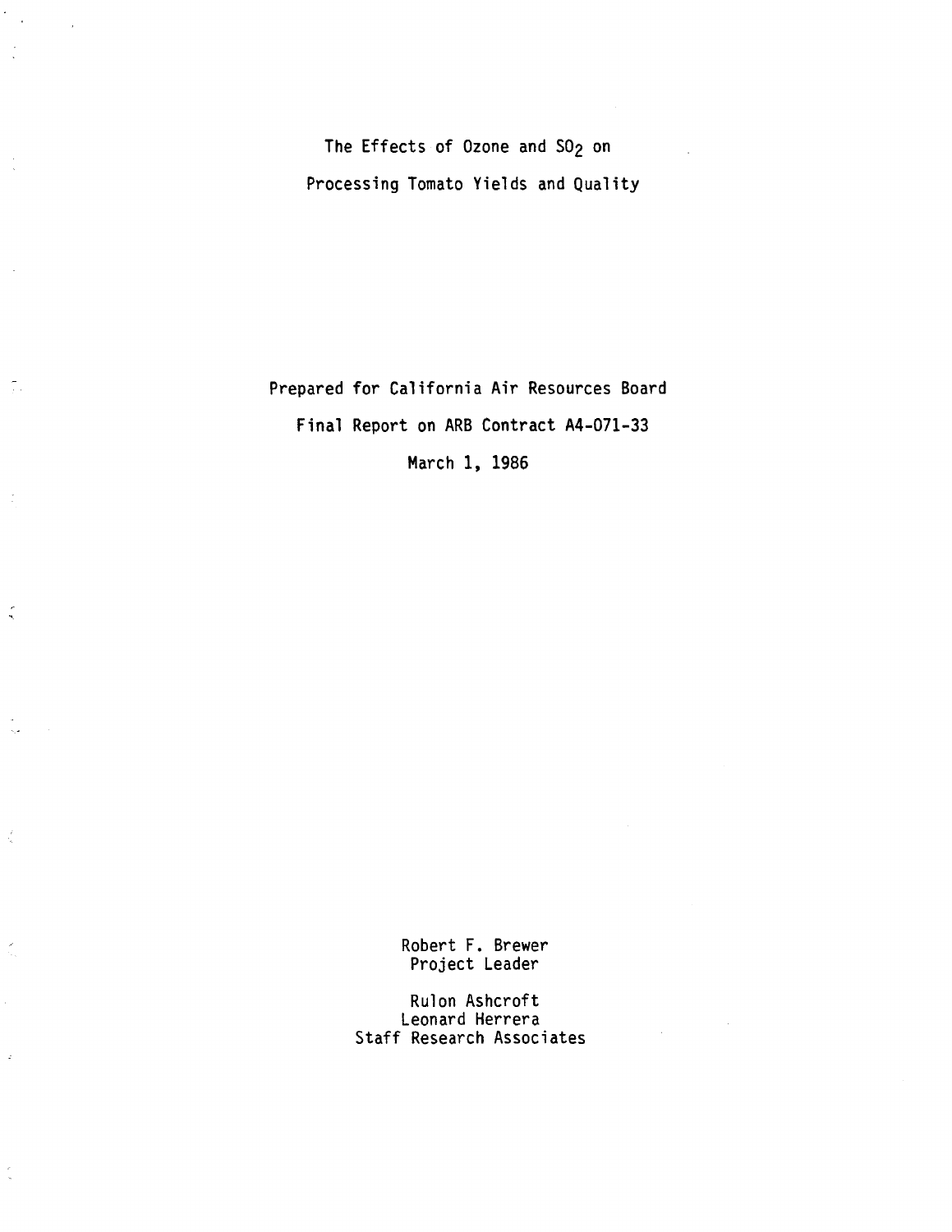#### ABSTRACT

Two varieties of processing tomatoes, UC-204-B and E-6203 were exposed to four levels of ozone and two levels of SO<sub>2</sub> in plastic covered open top chambers at Parlier, California. Ozone concentrations were based on ambient levels in the area and were .25, .50, 0.90 and 1.5 times ambient levels. Six hours per day, four days per week a SO<sub>2</sub> concentration of 0.1 ppm was maintained in the SO<sub>2</sub>-added experiments by metering in anhydrous SO<sub>2</sub> gas from a cylinder. Treatments were maintained from June 10 until August 26 when the chambers were removed to facilitate fruit harvest.

The entire tomato vine with fruit attached was cut off at ground level prior to picking off all of the fruit. Upon removal the fruit was sorted into three categories: "reds", "greens", and "rots", which were weighed separately. One preweighed bin containing approximately 25 kg of ripe (red) fruit was counted to determine mean fruit weight as an indication of mean fruit size. Ten pound subsamples of ripe fruit representing each variety from each subplot were obtained and delivered to the U.C. Davis Tomato Quality Laboratory for standard quality tests.

Results of yield measurements indicated a 20% reduction in vine weights and 27% reduction in weight of good red fruit by vines receiving ambient ozone as compared with similar vines receiving filtered air. Exposure to SO<sub>2</sub> reduced vine growth approximately 7% and red fruit production approximately 8% as compared with no  $SO_2$  exposure. Increasing the ozone level to 1.5 times ambient reduced yields an additional 15% but did not reduce vine weights, an indication the high ozone may be affecting flower production and/or pollination.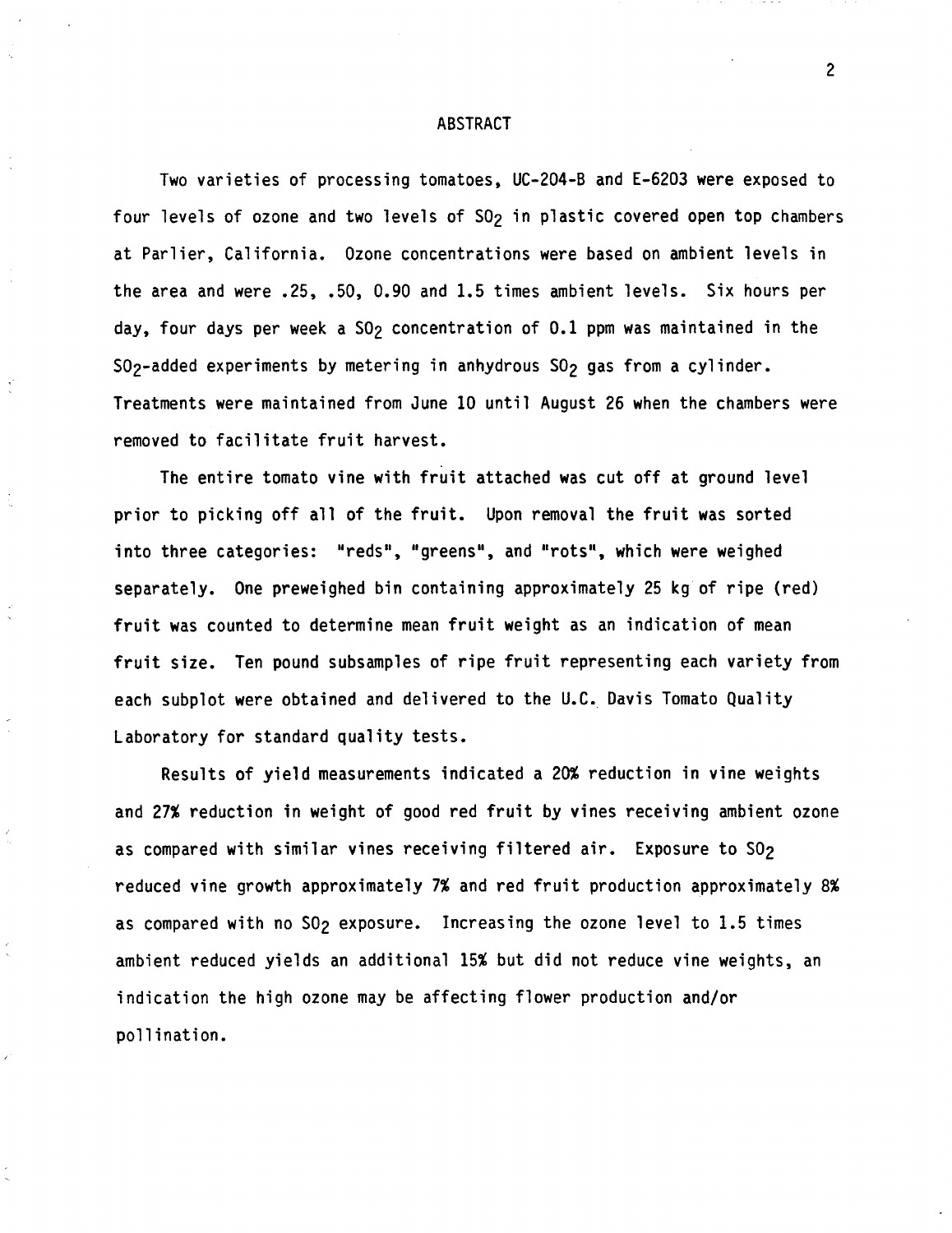Fruit quality data from the Tomato Quality Laboratory indicated that soluble solids (Brix) and viscosity were reduced as ozone levels increased. Exposure to 0.1 ppm SO<sub>2</sub> tended to increase solids somewhat but had no significant effect on other quality criteria.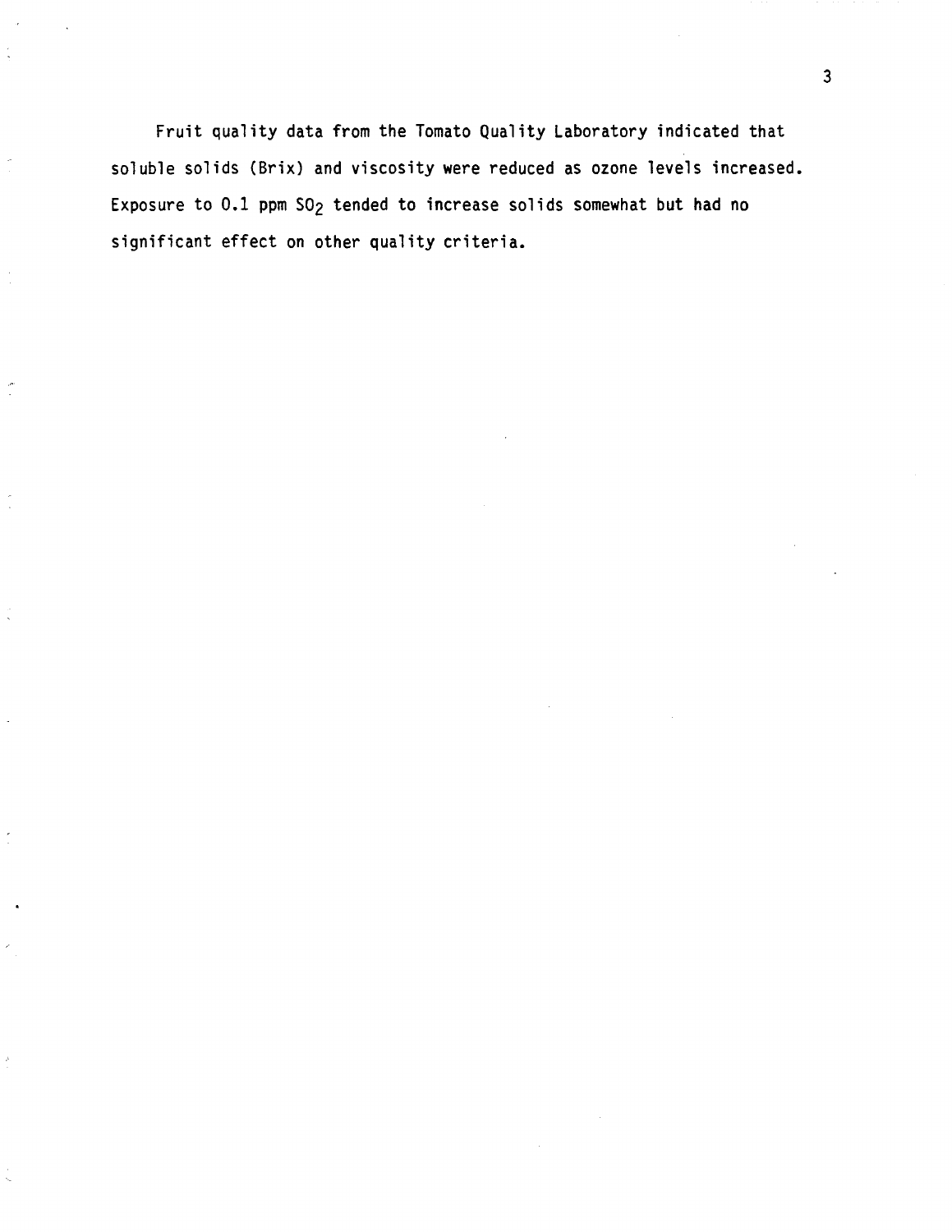The advice and assistance of the following people and organizations is gratefully acknowledged:

- 1. Dr. Kent B. Tyler, Extension Vegetable Crops Specialist, Kearney Agricultural Center, Parlier, California.
- 2. Donald **May,** Vegetable Crops Farm Advisor, Fresno County.
- 3. Mitzi Aguirre, Tomato Quality Laboratory, University of California, Davis.
- **4.** Teri K. Wolcott, Department of Food Science and Technology, University of California, Davis.

## DISCLAIMER STATEMENT

The statements and conclusions in this report are those of the contractor and not necessarily those of the California Air Resources Board. The mention of corrmercial products, their source or their use in connection with material reported herein is not to be construed as either an actual or implied endorsement of such products.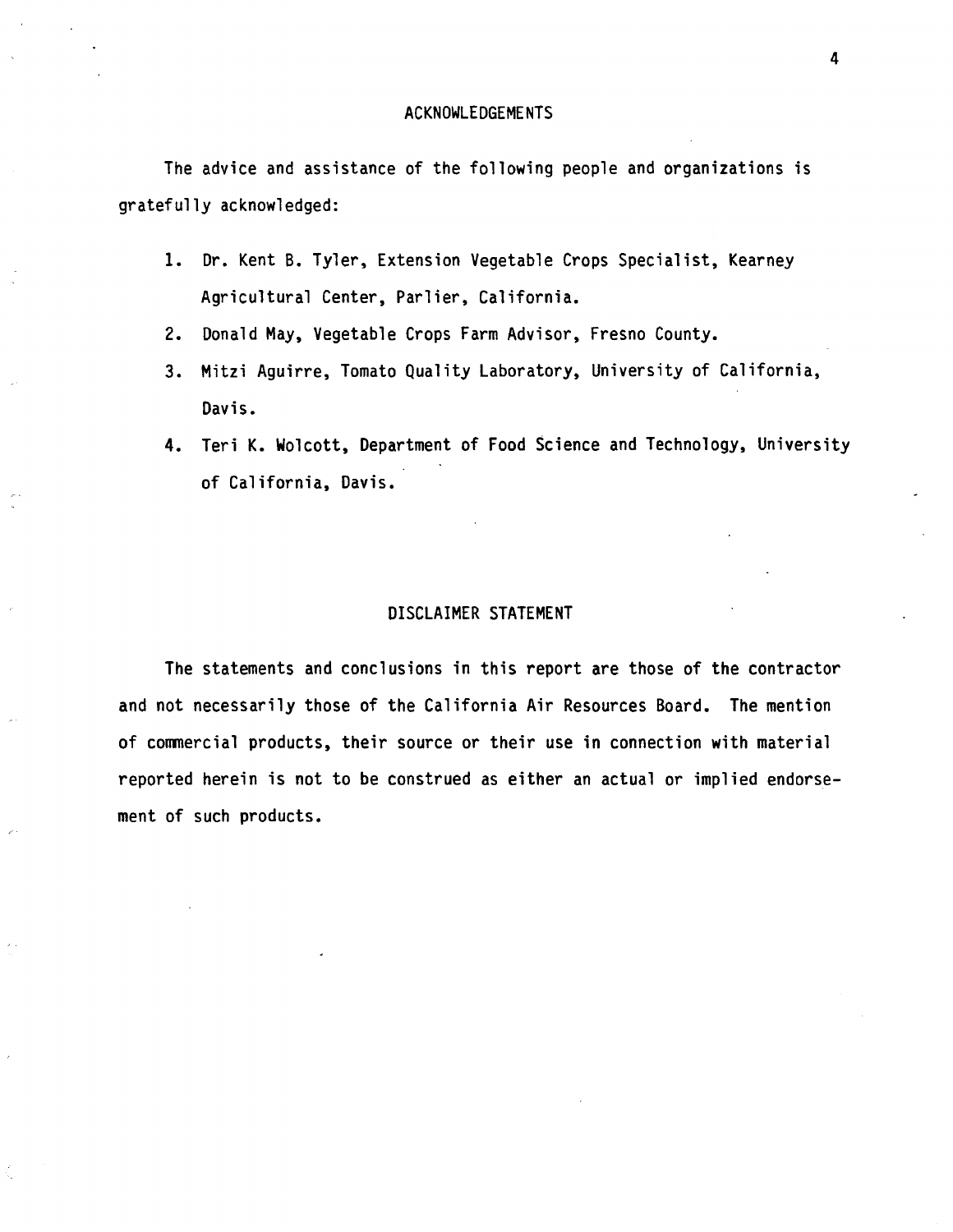# TABLE OF CONTENTS

 $\ddot{\phantom{0}}$ 

 $\infty$ 

 $\frac{1}{2}$ 

÷,

 $\frac{1}{2}$ 

 $\frac{1}{\sqrt{2}}$ 

l,

 $\epsilon$ 

 $\frac{\sum_{i=1}^{n} x_i}{\sum_{i=1}^{n} x_i}$ 

i.

|                                                           | Page No.          |
|-----------------------------------------------------------|-------------------|
| <b>ABSTRACT</b>                                           | $\overline{2}$    |
| <b>ACKNOWLEDGEMENTS</b>                                   | 4                 |
| DISCLAIMER STATEMENT                                      | 4                 |
| TABLE OF CONTENTS                                         | 5                 |
| LIST OF FIGURES                                           | 6                 |
| LIST OF TABLES                                            | $\overline{7}$    |
| SUMMARY AND CONCLUSIONS                                   | 8                 |
| RECOMMENDATIONS                                           | $\boldsymbol{9}$  |
| <b>INTRODUCTION</b>                                       | 10                |
| <b>OBJECTIVES</b>                                         | $12 \overline{ }$ |
| EXPERIMENTAL DESIGN                                       | 12                |
| CULTURAL PRACTICES AND GROWING CONDITIONS                 | 16                |
| RESULTS AND DISCUSSION                                    | 22                |
| Yield Data                                                |                   |
| Fruit Quality                                             |                   |
| REFERENCES CITED                                          | 31                |
| APPENDIX                                                  |                   |
| Lab Results for 1985 Tomato Variety Trials<br>Α.          | 32                |
| Map of California Showing Processing Tomato Acreage<br>Β. | 33                |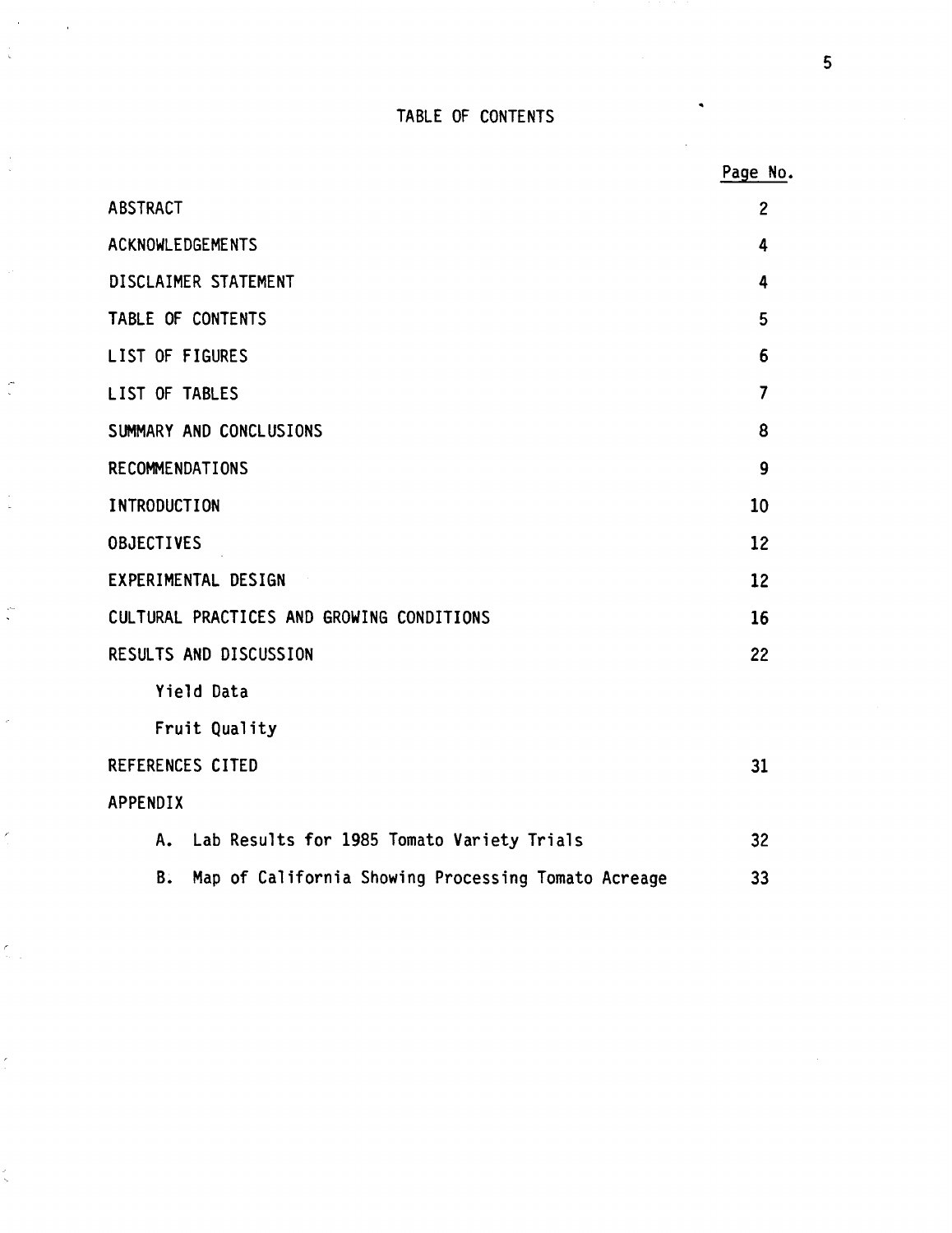## LIST OF FIGURES

 $\sim$   $\alpha$ 

 $\frac{1}{2}$ 

 $\epsilon$ 

 $\frac{1}{2}$ 

l,

 $\frac{\epsilon}{\epsilon}$ 

 $\frac{\lambda}{\lambda}$ 

ř,

 $\bar{a}$ 

|                                                        | Page No. |
|--------------------------------------------------------|----------|
| Figure 1. Layout of individual tomato rows in relation | 13       |
| to air ducts.                                          |          |
| Figure 2. Layout of 1985 tomato experiment.            | 15       |
| Figure 3. Ozone profiles, June 21, 1985.               | 17       |
| Figure 4. Ozone profiles, August 9, 1985.              | 18       |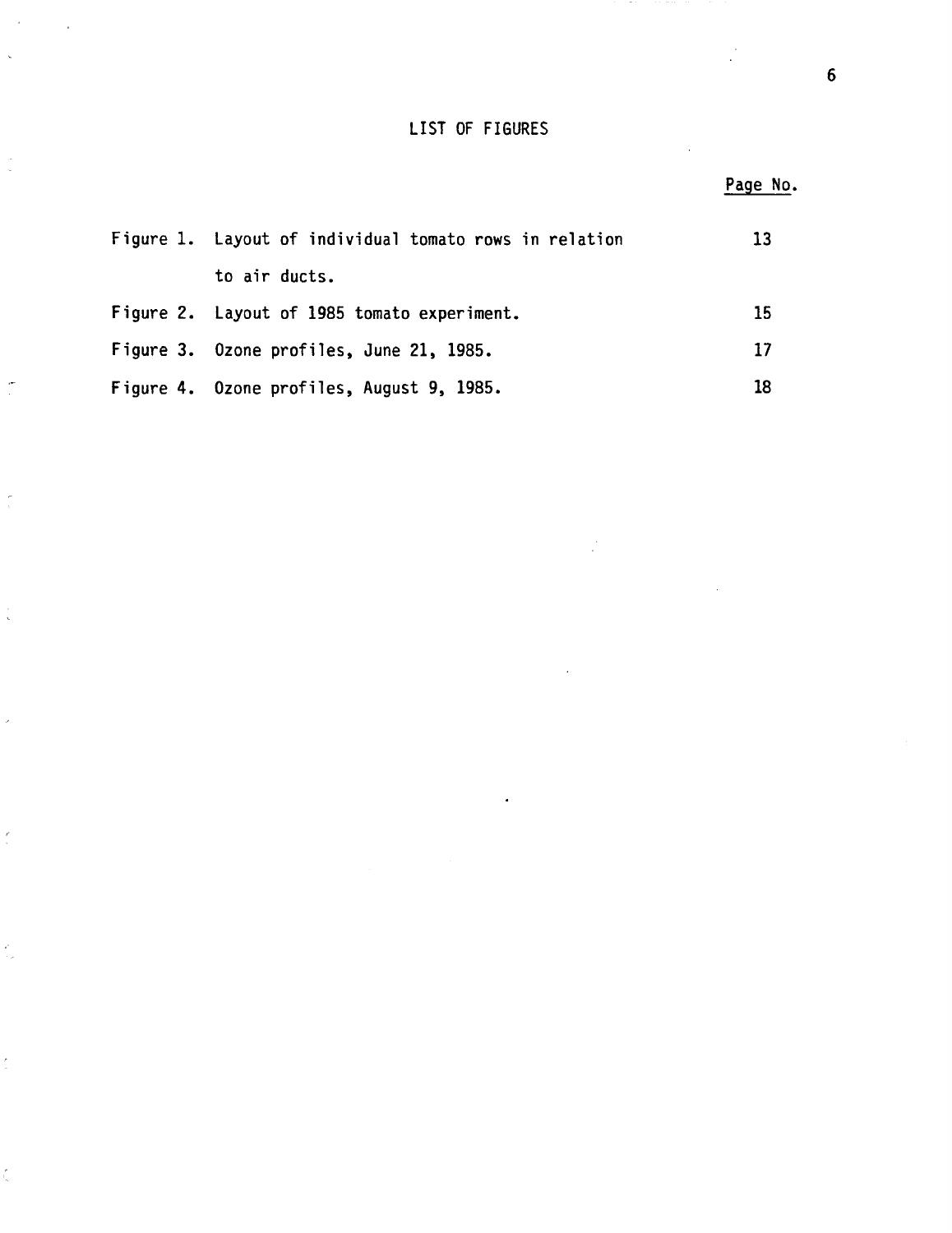# LIST OF TABLES

 $\sim$ 

 $\hat{\zeta}$ 

 $\frac{1}{2}$ 

 $\frac{1}{2}$ 

 $\frac{1}{2}$ 

 $\ddot{\cdot}$ 

 $\overline{\phantom{a}}$ 

 $\frac{\epsilon}{\epsilon}$ 

 $\frac{1}{\sqrt{2}}$  .

 $\hat{\zeta}$ 

 $\frac{1}{\sqrt{2}}$ 

 $\sim$ 

|          |                                                                  | Page No. |
|----------|------------------------------------------------------------------|----------|
| Table 1. | 1983 and 1984 California tomato acreage.                         | 10       |
| Table 2. | Atmospheric treatments in plastic chambers.                      | 14       |
| Table 3. | SO <sub>2</sub> dosages received by tomatoes, 1985.              | 19       |
| Table 4. | Ozone dosages received by tomatoes, 1985.                        | 20       |
| Table 5. | Peak ozone concentrations, May-August, 1985.                     | 21       |
| Table 6. | Fruit yields and vine weights, UC-204-B variety.                 | 23       |
| Table 7. | Fruit yields and vine weights, E-6203 variety.                   | 24       |
| Table 8. | Response of processing tomatoes to O3 and SO2.                   | 25       |
| Table 9. | Quality tests results on UC-204-B.                               | 26       |
|          | Table 10. Quality test results on E-6203.                        | 27       |
|          | Table 11. Effects of 03 and S0 <sub>2</sub> on quality criteria. | 28       |

7

 $\hat{\boldsymbol{\beta}}$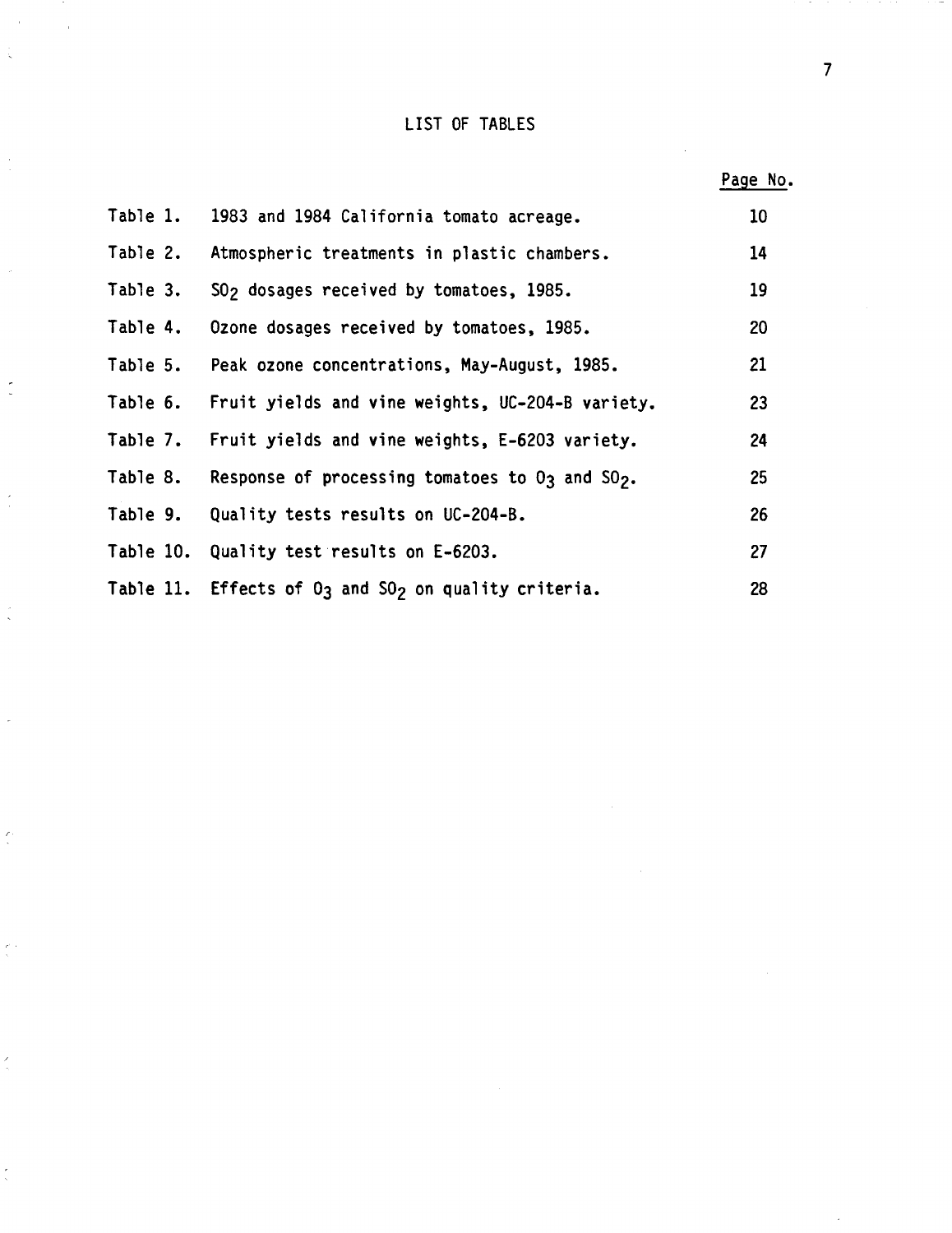### SUMMARY AND CONCLUSIONS

Vine weights and fruit yields of two varieties of processing tomatoes, UC-204-B and E-6203, were significantly reduced by ambient oxidant concentrations present at Kearney Agricultural Center, Parlier, California. Exposure to 0.1 ppm S02 six hours per day, four days per **week** also reduced vine and fruit production, but to a much lesser extent than did ambient oxidants. Fruit quality was reduced by increasing levels of ozone, but  $SO_2$  in the concentration used in this experiment had little effect except a slight increase in total solids. The quality differences found, although statistically significant, **were** not of sufficient magnitude to render the tomatoes unacceptable, although they may be less desired by the processors.

It can be concluded, therefore, that ambient levels of ozone present in the San Joaquin Valley can be detrimental to processing tomato production and quality. Further deterioration of present air quality would probably produce even greater losses in yields and fruit quality. Exposure to SO<sub>2</sub> concentrations of 0.1 ppm for not more than 24 hours per **week** could result in moderate yield losses but fruit quality would not suffer.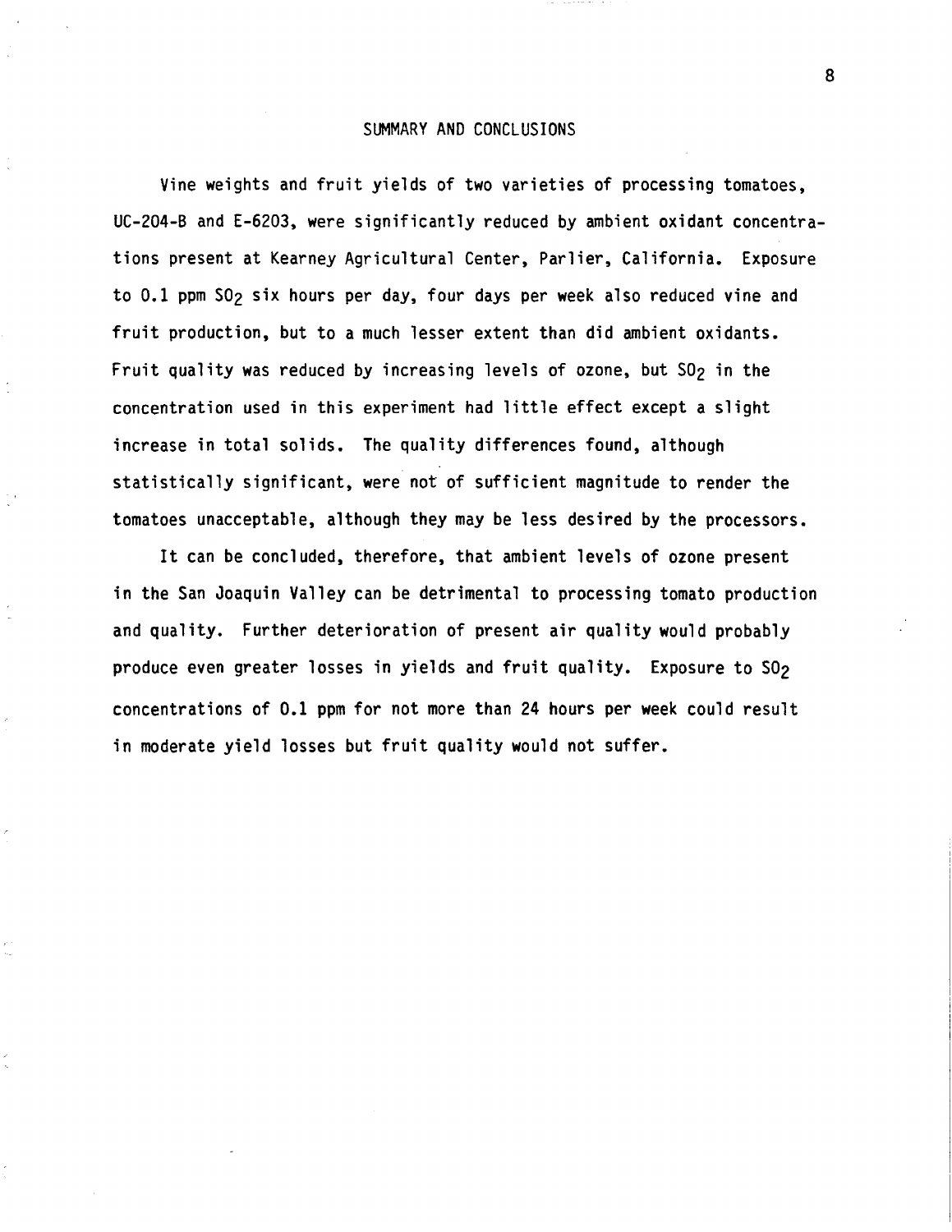### RECOMMENDATIONS

1. Processing tomato acreage in California should be protected by assuring ambient oxidant and SO<sub>2</sub> concentrations do not reach the levels found damaging in this study. At Parlier ambient oxidants would have to be reduced by approximately one-third to accomplish this goal. If the present ozone standard of 0.1 ppm was not exceeded, as it usually is, damage would probably be minimal.

Ť

- 2. The two varieties of processing tomatoes used in this study are considered industry standards representing approximately 45% of the planted acreage but there are over twelve popular varieties with no one other variety accounting for more than 20% of the acreage. It is difficult to estimate how representative these two varieties are of the whole group. A second study using several other varieties would answer this question.
- 3. The fact that SO<sub>2</sub> in concentrations approximating 0.1 ppm for six hours per day caused measurable crop loss points up the fact that present air quality standards would not protect crops from such exposures - in fact they could receive twice the daily dose which they received in these experiments without exceeding the 24 hour standard of 0.05 ppm. Lowering the standard to 0.05 ppm for six instead of 24 hours would provide the protection.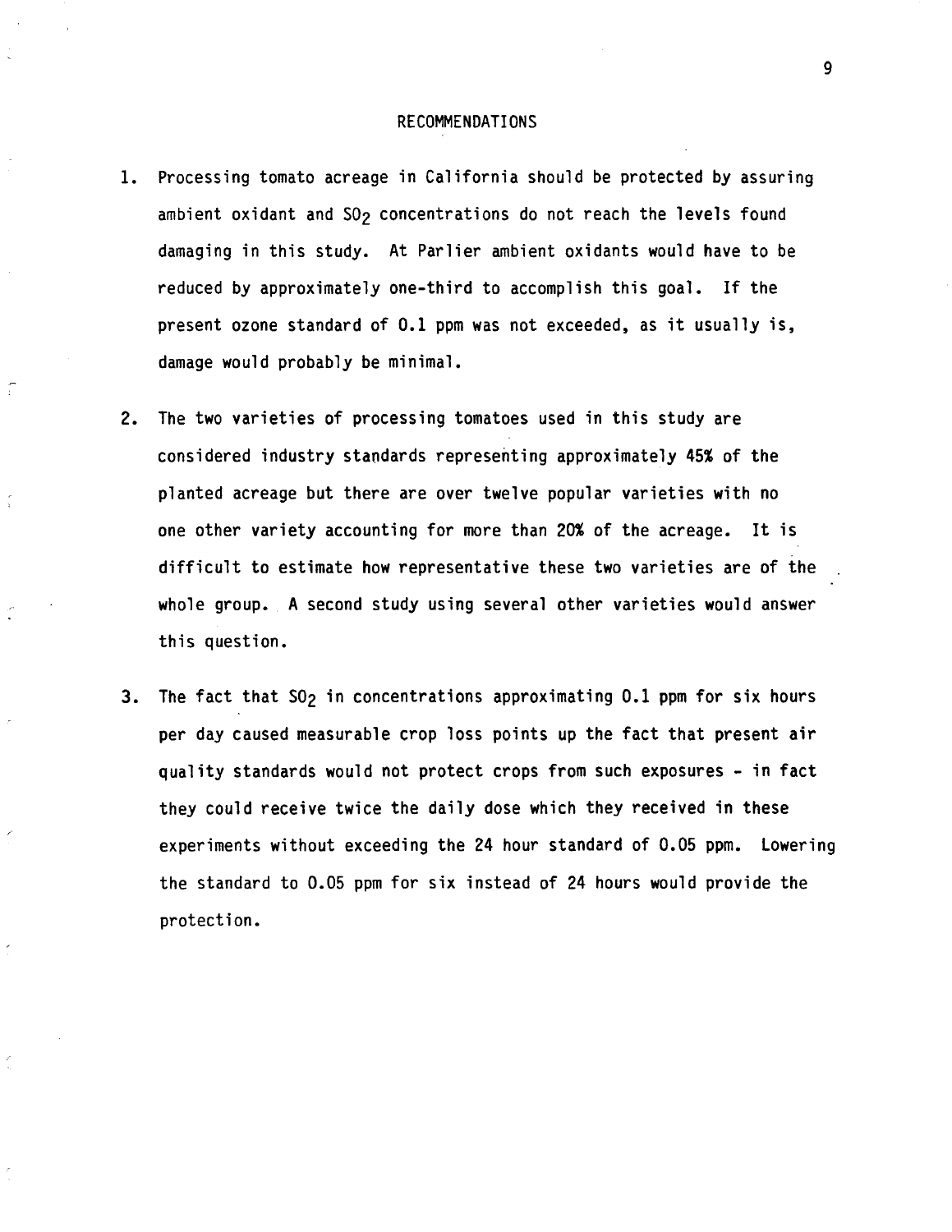## INTRODUCTION

Processing tomatoes are an important crop in the great Central Valley of California with over 90 percent of the United States production occurring in the area. Approximately 250,000 acres are planted per year with a value of approximately 300 million dollars. Much of the acreage planted to tomatoes is in areas subject to significant air pollution. Oxidants, primarily ozone  $(0<sub>3</sub>)$ produced photochemically in the atmosphere from unsaturated hydrocarbons and oxides of nitrogen, are the principal pollutants, but sulfur dioxide  $(S0<sub>2</sub>)$ produced by coal and oil-burning industries may also be a problem in agricultural areas downwind from industrial installations. Table 1 lists the principal tomato-growing counties of California and the acreage involved. Appendix Bis a map of California showing the distribution of processing tomatoes grown in the state in 1984.

# Table 1. 1983 and 1984 processing tomato acreage in various areas of California\*.

|                | Harvested Acreage |        |  |  |
|----------------|-------------------|--------|--|--|
| County         | 1983              | 1984   |  |  |
| tColusa        | 11,900            | 13,400 |  |  |
| Contra Costa   | 4,550             | 5,400  |  |  |
| tFresno        | 60,500            | 65,850 |  |  |
| tKern          | 4,500             | 4,550  |  |  |
| <b>tMerced</b> | 7,700             | 4,460  |  |  |
| Monterey       | 1,600             | 1,560  |  |  |
| tSacramento    | 5,400             | 5,150  |  |  |
| San Benito     | 6,600             | 5,900  |  |  |
| tSan Joaquin   | 26,400            | 22,880 |  |  |
| Santa Clara    | 2,950             | 1,900  |  |  |
| Solano         | 11,400            | 13,600 |  |  |
| tStanislaus    | 10,000            | 12,250 |  |  |
| tSutter        | 16,000            | 16,500 |  |  |
| tYolo          | 50,100            | 49,450 |  |  |
| <b>Others</b>  | 13,900            | 16,850 |  |  |

\* Source - California Principal Crop and Livestock Report, 1984.

t California Great Central Valley Counties.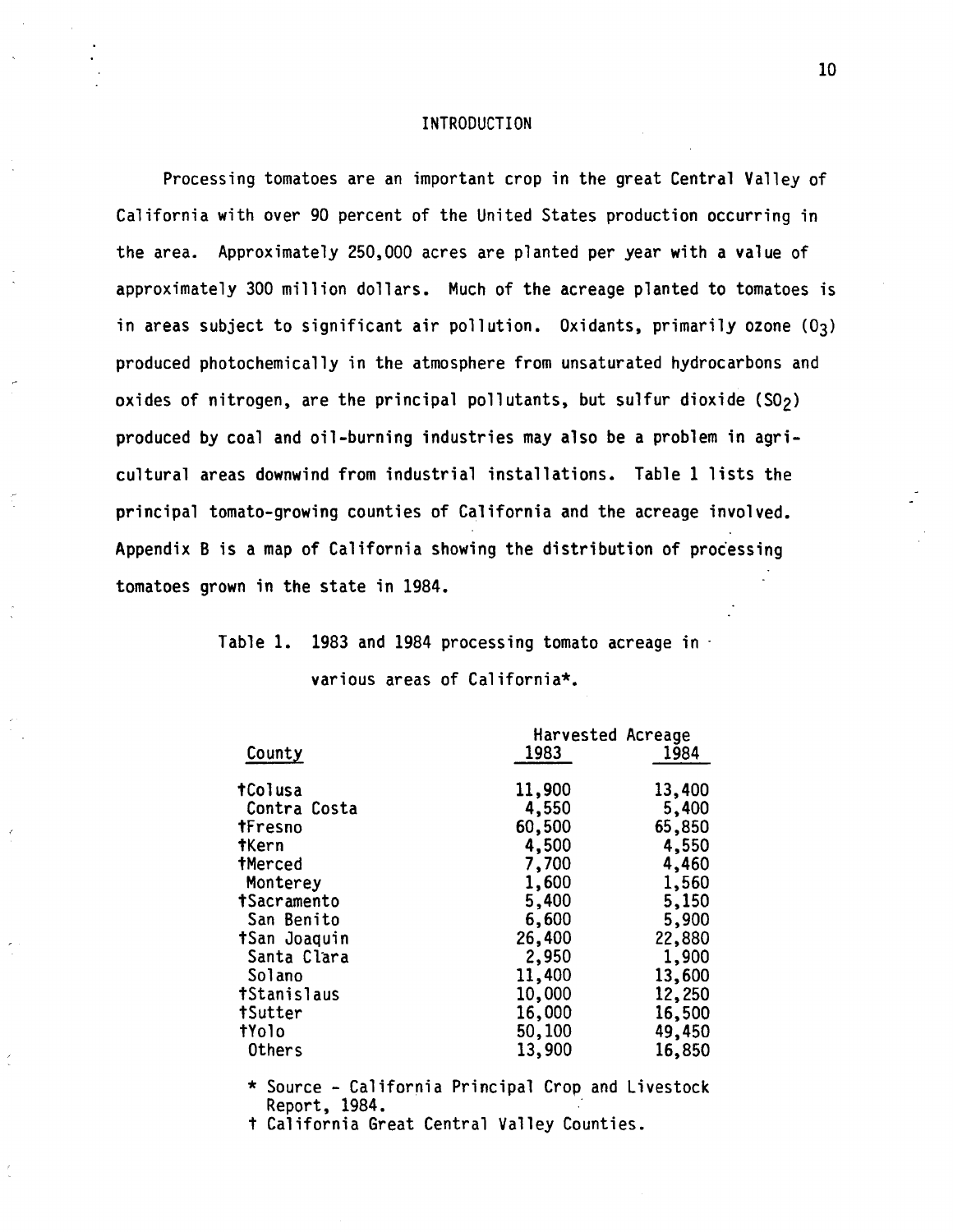Tomatoes are considered relatively sensitive to oxidant-type air pollution with some varieties more sensitive than others (Reinert, 1969, 1972; Oshima et al., 1977a). Results of a two year study of the response of Murrieta processing tomatoes to 03, S02 and their mixtures conducted by Temple et al. (1985) near Tracy, California (San Joaquin County) as part of the National Crop Loss Assessment Network (NCLAN) program indicated only 4.4% crop loss due to ambient oxidants in 1982 and no loss attributable to ambient  $0<sub>3</sub>$ in 1981. There was no response to  $SO<sub>2</sub>$  in concentrations up to 0.12 ppm 7 hours per day, 7 days per **week** and there was no interaction between the two pollutants. A previous study by Oshima and associates (1977b) using fresh market tomatoes growing in 57 liter (15 gal) cans at thirteen field locations in the South Coast Air Basin of California indicated that increasing ozone dose was responsible for a significant reduction in fruit size. Fruit quality criteria other than size were not evaluated in these studies, however. A study of the effects of ozone fumigations on crop composition by Pippen et al. (1975) indicated changes in fruit composition of tomatoes exposed to ozone. Results of their studies, which included five other vegetables, indicated reductions in tomato soluble solids, and vitamins C and B1 with increasing ozone exposure.

Ý.

Fruit quality, especially soluble solids, is extremely important in the case of processing tomatoes, with canners and processors contracting on a solids basis and refusing tomatoes with low solids (Tyler and May, 1985). Recent trials conducted by Tyler and May have shown that yields of many of the newer processing tomato varieties respond positively to nitrogen and phosphorus application, and soluble solids are increased by application of nitrogen in amounts formerly considered more than adequate.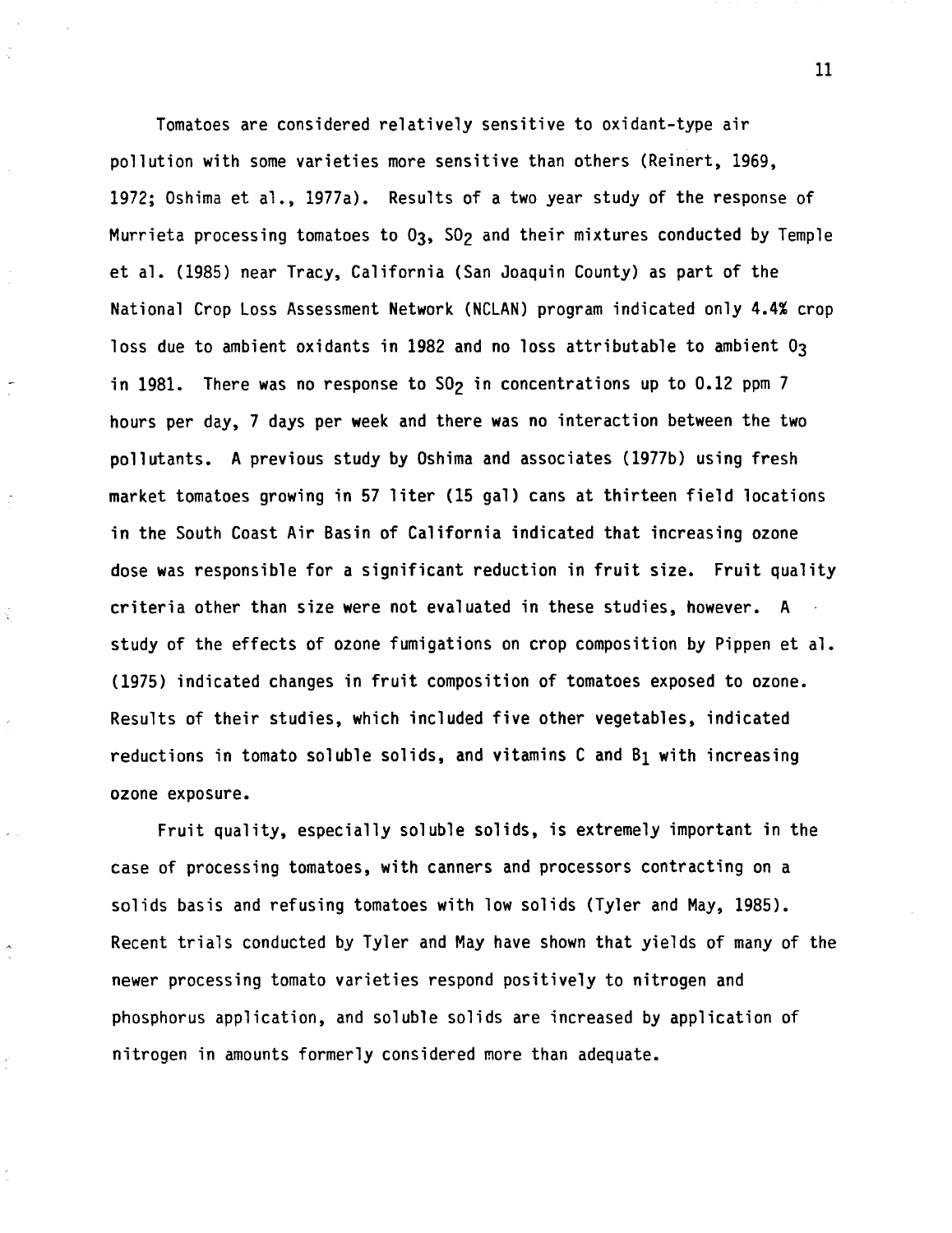### OBJECTIVES

The objectives of this study were to determine the effects of realistic concentrations of ozone  $(0<sub>3</sub>)$  and sulfur dioxide  $(S0<sub>2</sub>)$  on vegetative growth, fruit yields and fruit quality of two varieties of processing tomatoes.

## EXPERIMENTAL DESIGN

Two varieties of processing tomatoes, UC-204-B and E-6203, were direct seeded into prepared beds on April 18, 1985. After germination on or about May 1 the seedlings were thinned to allow approximately 16 plants per row or 48 plants of each variety per plot. In half the replications variety UC-204-B was planted in the east bed and in the southern half of the middle bed (A's in Fig. 1) while E-6203 was planted in the west bed and the north half of the middle bed. In the remaining replications the order was reversed with UC-204-B planted in the west bed and the north half of the middle bed (B's in Fig. 1). After final thinning, on May 28, the plastic chambers were placed over the plots and the blowers started on May 29, 1985. Treatments involving additions of  $S0<sub>2</sub>$  or  $0<sub>3</sub>$  were begun on June 10 and June 14, respectively. The treatments used are listed in Table 2.

In addition to the treatments imposed on the various chamber-enclosed plots, there were two outside or non-enclosed plots which served as indicators of the chamber effect, which can be significant with some crops and some seasons.

Figure 2 shows the layout of the various plots within the experimental area. The ozone generator was housed in the tool storage shed to the west of the equipment shelter which housed the air sampling and recording equipment.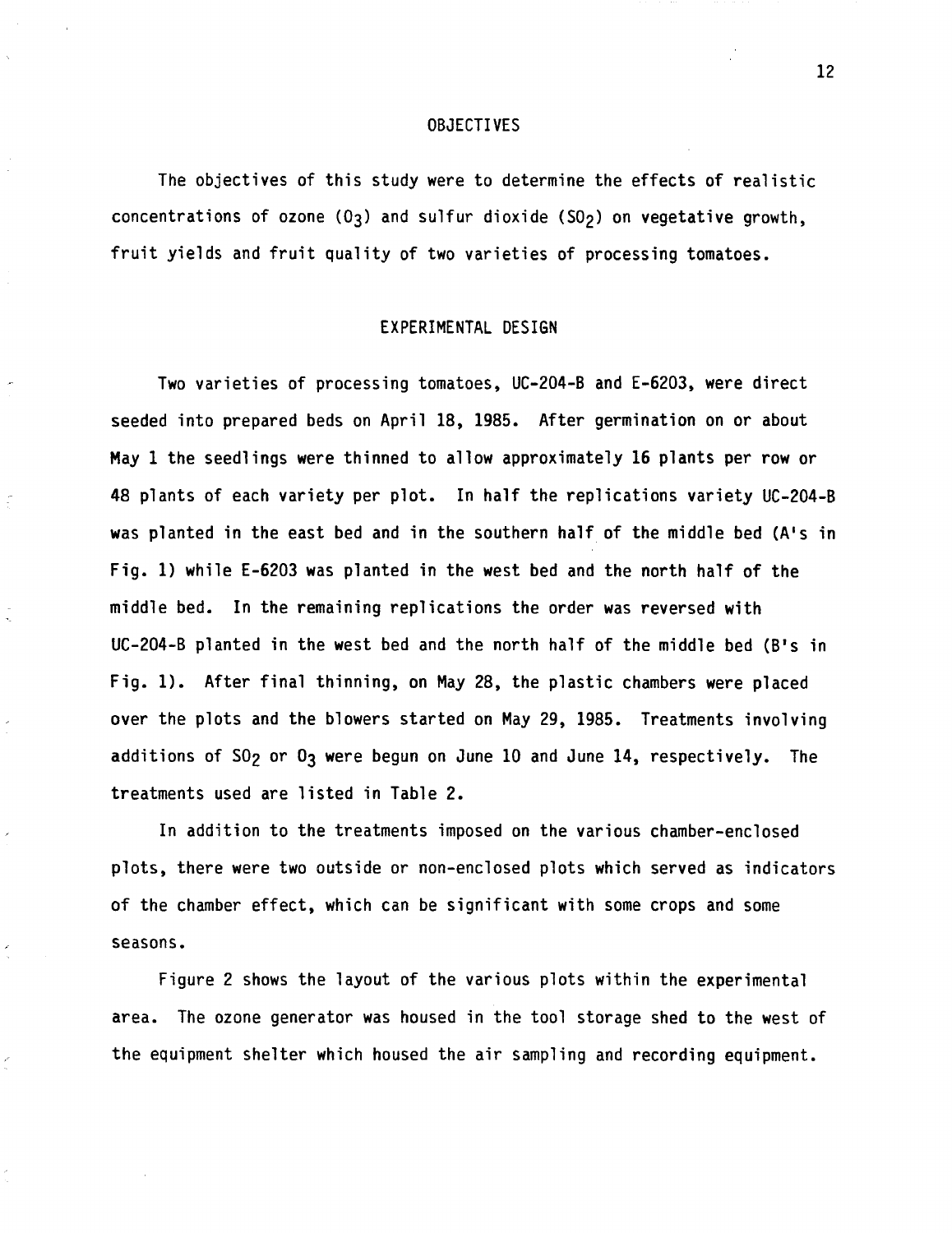

Figure 1. Layout of individual tomato rows in relation to air ducts.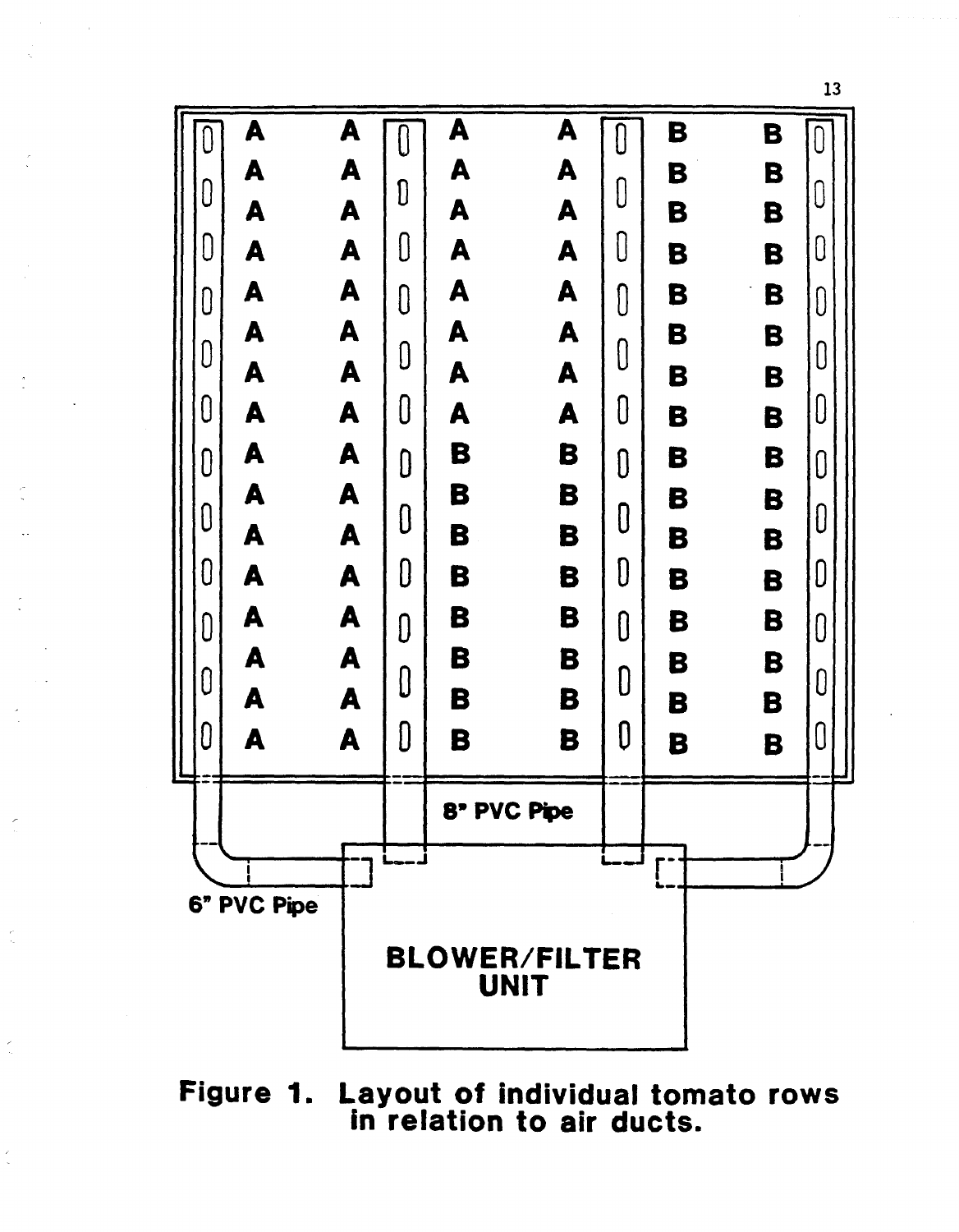| Table 2. Atmospheric treatments to which tomatoes were exposed |  |  |  |
|----------------------------------------------------------------|--|--|--|
| in plastic chambers, 1985.                                     |  |  |  |

| Treatment | Description                                      | Ozone Level* | SO <sub>2</sub> Concentration |
|-----------|--------------------------------------------------|--------------|-------------------------------|
| 1         | Ambient Air                                      | .90 Ambient  | None**                        |
| 2         | Filtered Air                                     | .25 Ambient  | None                          |
| 3         | 2/3 Filt., 1/3 Amb. Air                          | .50 Ambient  | None                          |
| 4         | 1.5 Amb. $03$ Air                                | 1.50 Ambient | None                          |
| 5         | 0.1 ppm SO <sub>2</sub> in Amb. Air .90 Ambient  |              | $0.1$ ppm 6 h/d, 4 d/wk       |
| 6         | 0.1 ppm SO <sub>2</sub> in Filt. Air .25 Ambient |              | $0.1$ ppm 6 h/d, 4 d/wk       |

Relative to outside ambient air.

Ambient levels of S0<sub>2</sub> at Parlier were always below the limit of detection ( .01 ppm).

The enclosed plots (treatments 1 through 6) were equipped with plasticcovered open top chambers. These plastic chambers, used previously on several crops, were igloo-shaped with twelve foot square bases and 9.5 foot circular openings nine feet above the plot surface. Filtered or non-filtered air was distributed at the floor of the chambers by partially submerged perforated plastic air ducts. Motorized blowers were adjusted to provide approximately 2200  $ft^3$  of air per minute, sufficient to change the enclosed air volume twice per minute. Blowers on chambers fitted with charcoal filters were operated at a higher speed than those on chambers receiving ambient air to compensate for the greater negative static pressure created by the filters. Air flow patterns within the chambers were measured with a hot wire anemometer and blower-filter performance was monitored by inclined oil tube manometers. Changes in static pressure as indicated by the manometers were found to be an excellent early warning indicator of failing motors, loose drive belts and plugged air filters.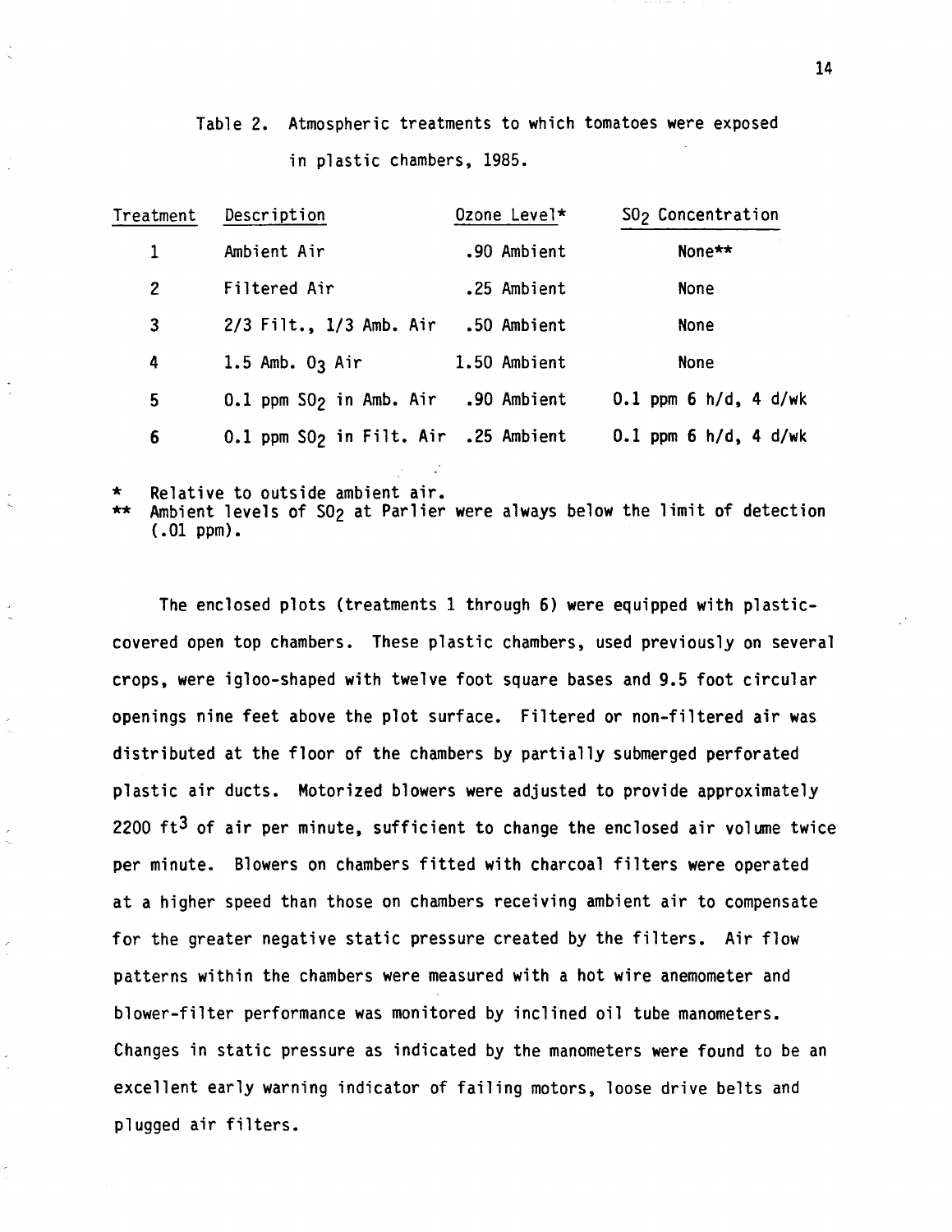Fig. 2

 $\sim 200$ 

 $\mathcal{F}(\mathcal{N})$ 

 $\lambda$   $\Delta$ 

 $\mathcal{C}=\mathcal{N}_\text{c}=\pi$ 



 $\mathcal{F}(\lambda)$ 

 $\lambda$  . A

 $\sim$   $\alpha$ 

 $\sim 10^{-1}$ 

 $\lambda$   $\Delta$ 

 $\mathcal{L}(\Delta)$ 

 $\lambda(\vec{\alpha})$ 

 $\tilde{v_1}$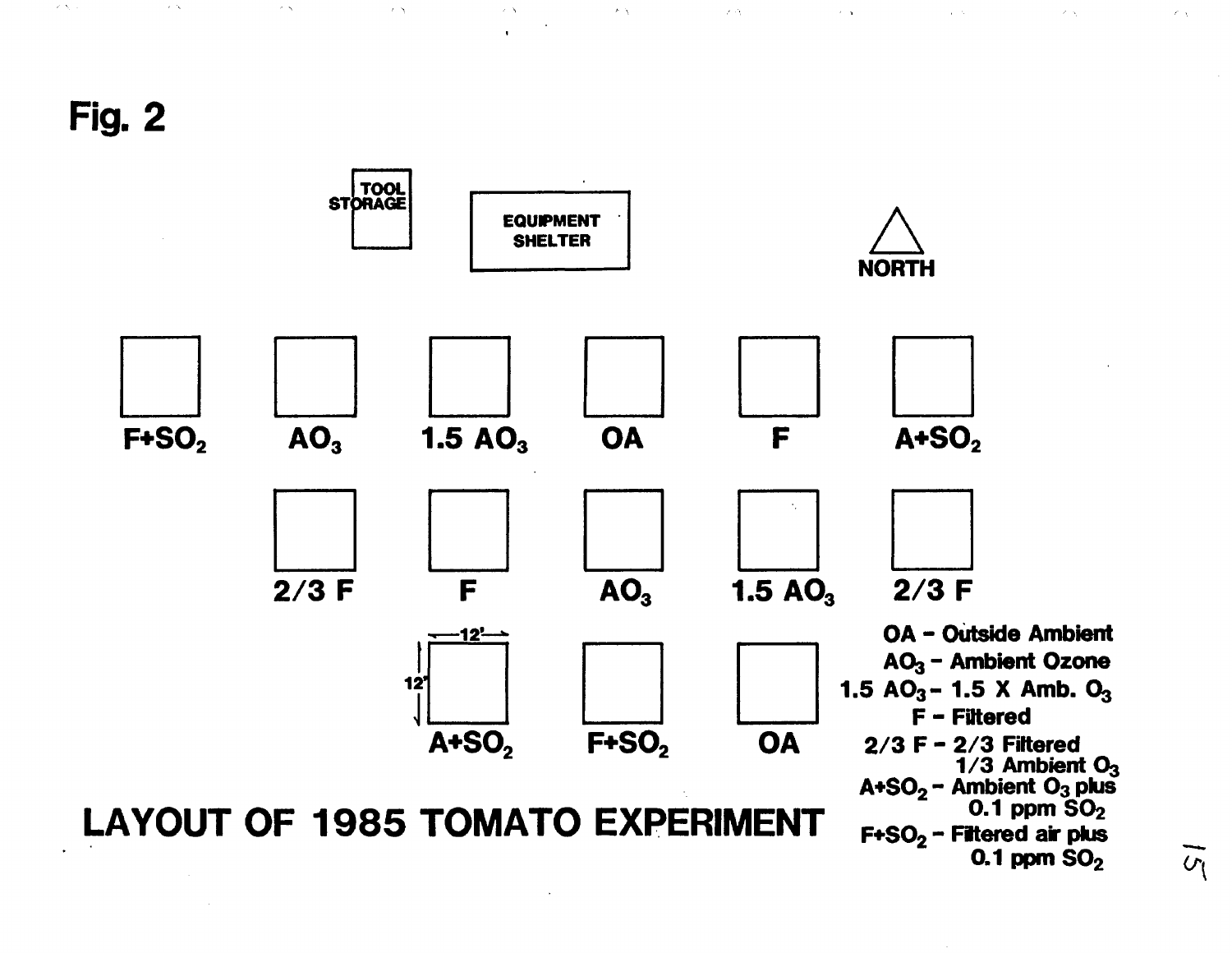### CULTURAL PRACTICES AND GROWING CONDITIONS

To assure that results would be representative of field conditions cultural practices and growing conditions were kept as similar to comnercial practices as possible within the limitations of the growth chambers and plots. Nitrogen, phosphorus and potassium fertilizers were added to each plot in amounts deemed necessary by the results of soil analyses. Sulfur in the form of calcium sulfate (gypsum) was added to each plot before rototilling to preclude its addition as S02 having a beneficial effect due to sulfur deficiency in the soil. Uniform irrigation was provided by dual-wall drip tubing laid hole down between the rows of tomatoes on the raised bed.

Air and soil temperatures within the plots **were** monitored continuously using copper-constantan (Type T) thermocouples. Relative humidity, light intensities and air movement were measured periodically to insure that conditions were uniform from chamber to chamber and not too unlike outside conditions. Frequent cleansing of the plastic chamber walls with a soft sponge dipped in special cleaning solution kept the plastic walls transparent and minimized dust buildup due to "static cling."

 $\tilde{\epsilon}$ 

Six hours per day (usually 10:00 a.m. to 4:00 p.m.), 4 days per week anhydrous sulfur dioxide (S02) gas, in amounts necessary to maintain the desired concentration of 0.1 ppm, was metered into the airstreams ahead of the motorized blowers on chambers receiving treatments 5 and  $6$ . A Teco  $S0<sub>2</sub>$ analyzer measured the actual SO<sub>2</sub> concentrations within the plant zone, and they were recorded on a roll chart potentiometric recorder.

Ozone concentrations were continuously monitored with a Dasibi ozone analyzer and recorded with a second potentiometric recorder. Figures 3 and 4 show typical 03 concentrations on two days in 1985. Tables 3 and 4 contain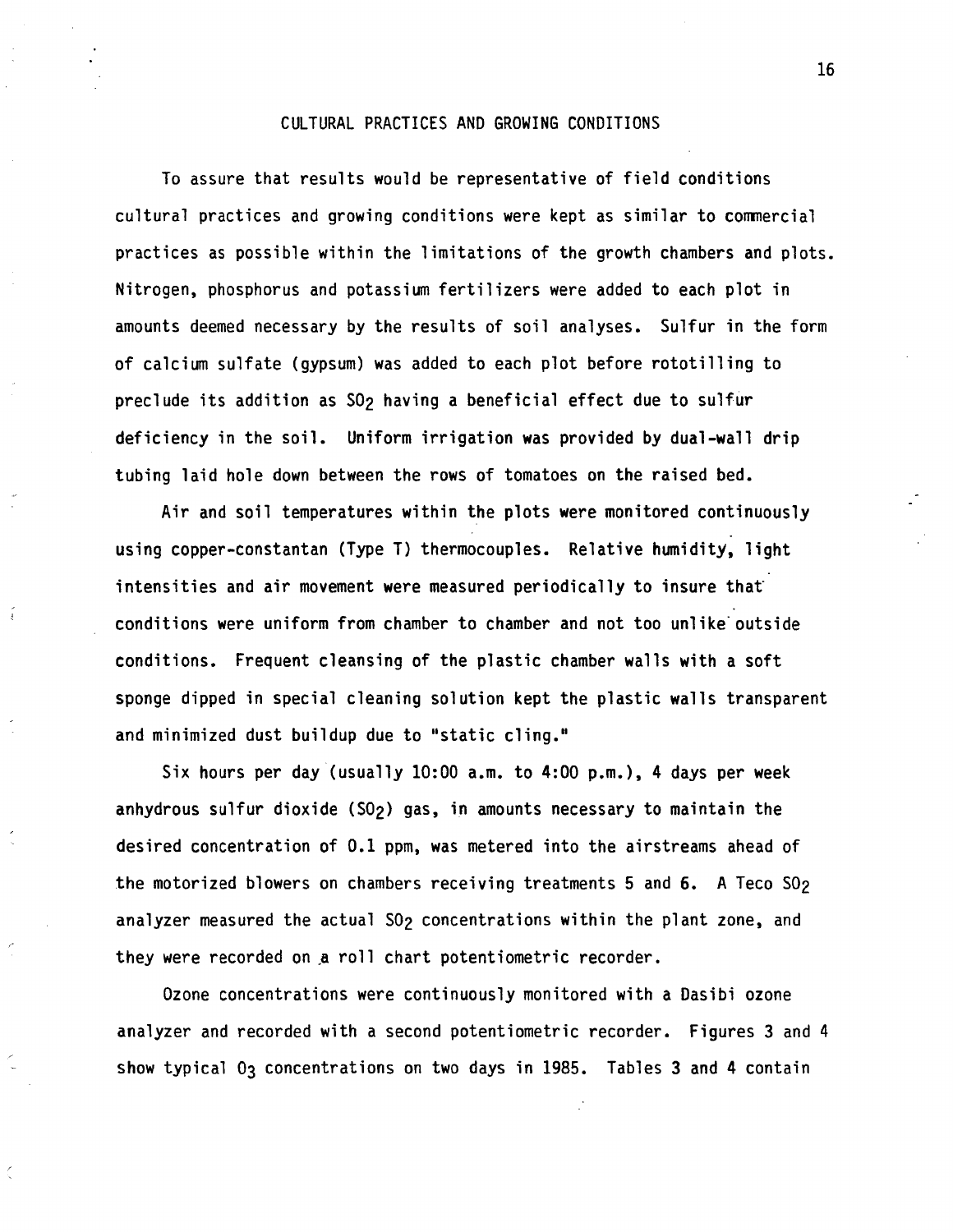

 $\gamma_{\rm c} \propto 1$ 

 $\sim$  7  $\times$ 

 $\sim$   $\sim$ 

 $\sim 10^{11}$  km  $^{-1}$ 

 $\mathcal{L}^{\text{max}}_{\text{max}}$  and  $\mathcal{L}^{\text{max}}_{\text{max}}$ 

 $\kappa$   $\chi$ 

 $\mathcal{A}^{\pm}$  As

 $\langle \hat{c} \rangle$  y

 $\mathcal{L}^{\mathcal{F}}$  ,  $\mathcal{L}^{\mathcal{F}}$ 

 $\mathcal{P}_{\text{max}}$ 

 $\mathscr{E}(\gamma)$ 

Figure 3. Typical  $0_3$  concentration profiles as measured on June 21, 1985.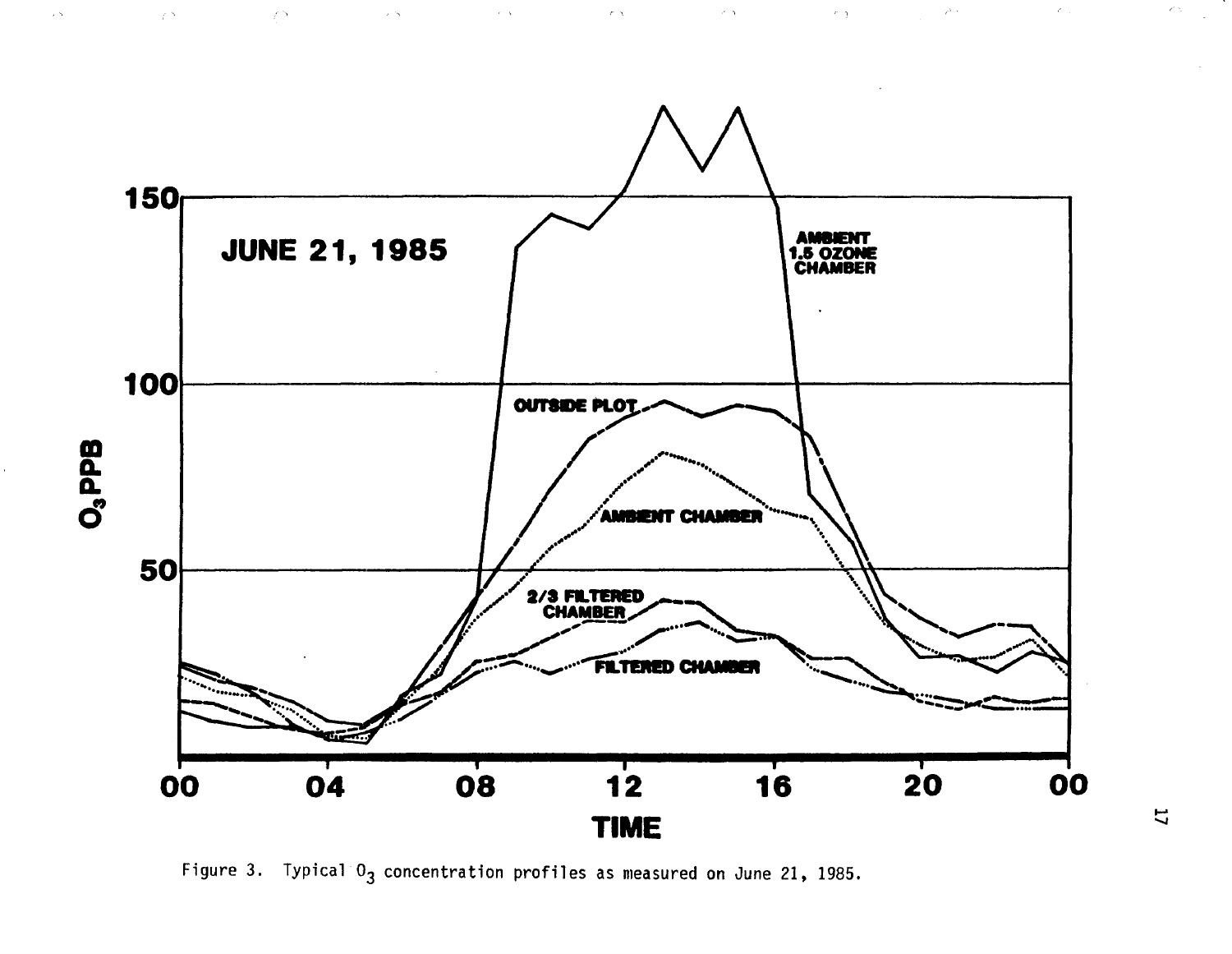

 $\geq$   $\Delta$ 

 $\alpha\in\mathcal{N}$ 

 $\sim 200$  M  $_{\odot}$ 

 $\mathcal{F}_{\rm eff}$ 

 $\sim \sqrt{3}$ 

 $\sim$   $\alpha$ 

 $\mathcal{L}$ 

Figure 4. Typical  $0_3$  concentration profiles for the various treatments as measured on August 9, 1985.

 $\overline{\infty}$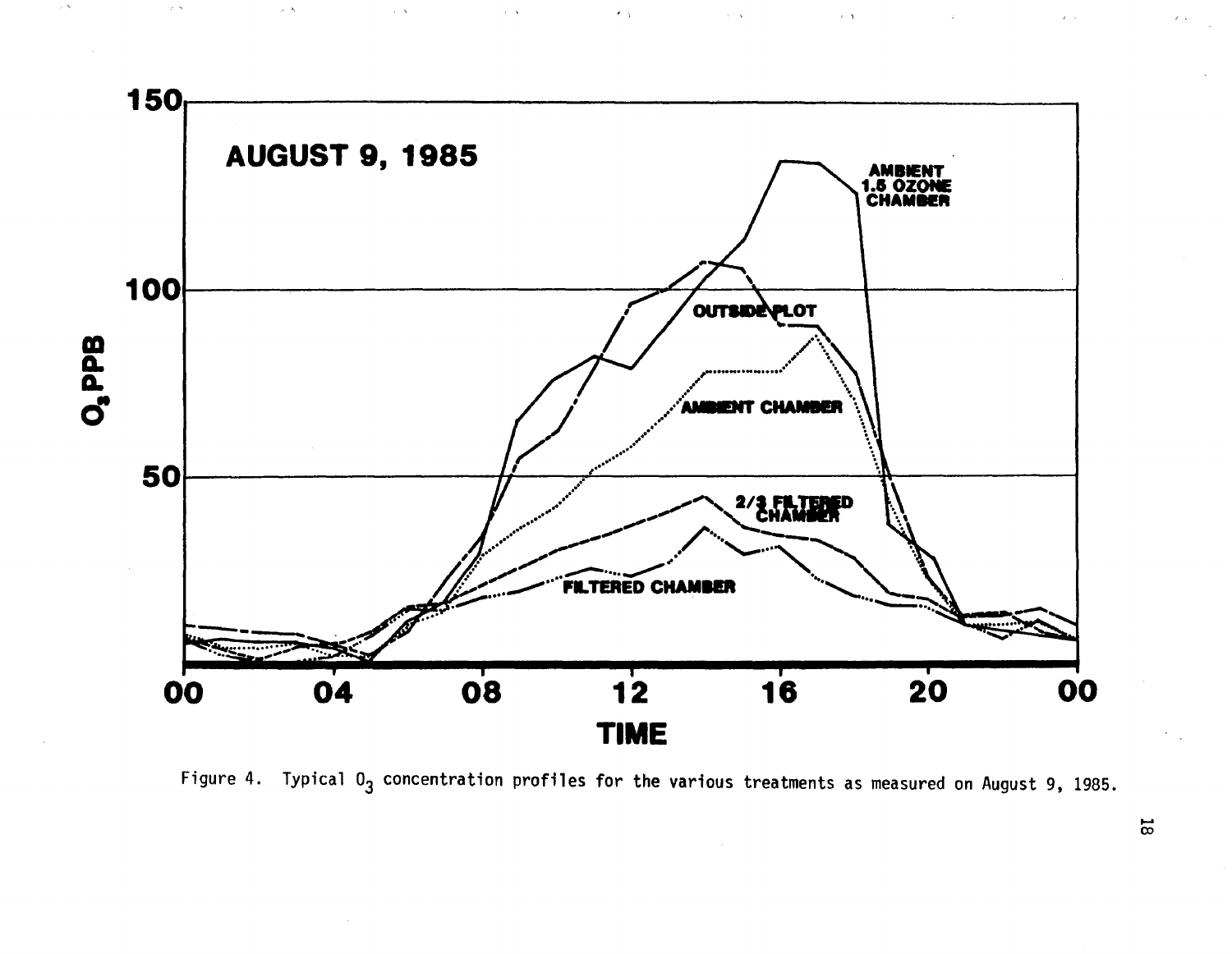Table 3. Sulfur dioxide (S02) dosages received by tomatoes, 1985. Doses are based on concentrations measured in the chambers and expressed as parts per hundred million hours (pphm-hrs). Where dose values are listed as " $0$ ", no SO<sub>2</sub> was added and ambient concentrations, if present, were below the threshold of detection (.01 ppm) with our equipment.

|              |                               | SO <sub>2</sub> Dosages |          |          |          |                  |  |
|--------------|-------------------------------|-------------------------|----------|----------|----------|------------------|--|
|              | Treatment                     | May                     | $June*$  | July     | August** | Total            |  |
| 1            | Ambient Air                   | $\bf{0}$                | 0        | $\bf{0}$ | 0        | 0                |  |
| $\mathbf{2}$ | Filtered Air                  | 0                       | 0        | 0        | 0        | 0                |  |
| 3            | 2/3 Filtered, 1/3 Ambient Air | 0                       | $\bf{0}$ | $\bf{0}$ | 0        | 0                |  |
| 4            | 1.5 Ambient $0_3$             | 0                       | $\bf{0}$ | $\bf{0}$ | 0        | 0                |  |
| 5.           | Ambient plus SO <sub>2</sub>  | 0                       | 720      | 1080     | 840      | 2640             |  |
| 6            | Filtered plus $S02$           | 0                       | 720      | 1080     | 840      | 2640             |  |
| 7            | Outside                       | 0                       | 0        | 0        | 0        | $\boldsymbol{0}$ |  |

\* SO<sub>2</sub> generators started June 10. \*\* S02 generators shut off August 26.

listings of the monthly and seasonal SO<sub>2</sub> and O<sub>3</sub> doses, respectively, to which the tomatoes were exposed. Daily peak ambient ozone concentrations to which the tomatoes were exposed are shown in Table 5. Because they were achieved by filtering, the relative ozone concentrations for ambient, filtered and 2/3 filtered were relatively constant. The 1.5 ambient treatment was achieved by adding electrically generated ozone five days per week between the hours of 8:00 a.m. and 6:00 p.m. Ozone additions were manually adjusted hourly based on the prevailing ambient 03 concentration and the amount required to achieve the 1.5 ambient dose. Because ozone levels over 0.2 ppm (200 pphm) seem to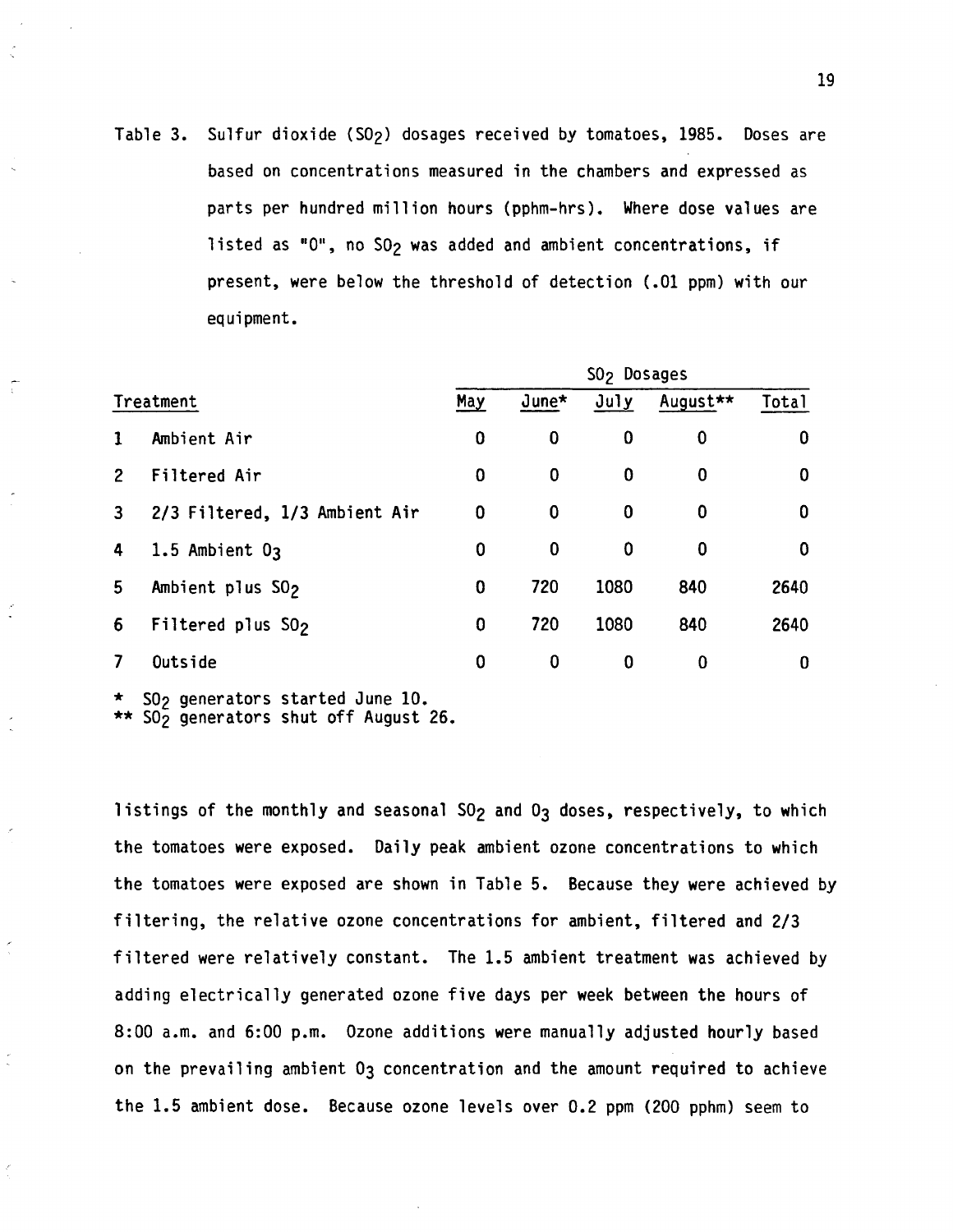Table 4. Ozone (03) doses based on three thresholds of 0.5, 5.0 and 10.0 pphm 03 to which tomatoes were exposed in 1985. Dose values are in pphm-hrs.

 $\cdot$ 

 $\tilde{\gamma}_k$ 

 $\frac{1}{\alpha}$ 

 $\frac{1}{2}$ 

 $\frac{1}{2}$ 

r<br>Sv

 $\frac{d}{dt}$ 

| Treatment   | Description                                                                                                                                                                   | May*                                                 | June** July August                                          |                                                                                         |                                                              | Total                                                  |
|-------------|-------------------------------------------------------------------------------------------------------------------------------------------------------------------------------|------------------------------------------------------|-------------------------------------------------------------|-----------------------------------------------------------------------------------------|--------------------------------------------------------------|--------------------------------------------------------|
|             | $( > 0.5$ pphm)                                                                                                                                                               |                                                      |                                                             |                                                                                         |                                                              |                                                        |
| 1<br>234567 | Ambient Air<br>Filtered Air<br>2/3 Filtered, 1/3 Ambient<br>1.5 Ambient $0_3$<br>Ambient + $S02$<br>Filtered + $S\overline{0}$ <sub>2</sub><br>Outside Plots                  | 2733<br>2566<br>2617<br>2733<br>2733<br>2566<br>2805 | 2479<br>828<br>1489<br>3433<br>2479<br>828<br>3158          | 2507<br>858<br>1504<br>3992<br>2507<br>858<br>3218                                      | 2100<br>715<br>1256<br>3343<br>2100<br>715<br>2688           | 9819<br>4967<br>6866<br>13501<br>9819<br>4967<br>11869 |
| 1234567     | $( > 5.0$ pphm)<br>Ambient Air<br>Filtered Air<br>2/3 Filtered, 1/3 Ambient<br>1.5 Ambient $0_3$<br>Ambient + $SO2$<br>Filtered + $S\bar{0}$ <sub>2</sub><br>Outside Plots    | 1084<br>990<br>1024<br>1084<br>1084<br>990<br>1138   | 907<br>19<br>157<br>1617<br>907<br>19<br>1274               | 863<br>$\overline{\mathbf{3}}$<br>131<br>2275<br>863<br>$\overline{\mathbf{3}}$<br>1255 | 743<br>16<br>126<br>1904<br>743<br>16<br>1058                | 3597<br>1028<br>1438<br>6880<br>3597<br>1028<br>4725   |
| 1234567     | $($ 10 pphm)<br>Ambient Air<br>Filtered Air<br>2/3 Filtered, 1/3 Ambient<br>1.5 Ambient $0_3$<br>Ambient + $SO_2$<br>Filtered + $S\overline{0}$ <sub>2</sub><br>Outside Plots | 40<br>38<br>38<br>40<br>40<br>38<br>42               | 87<br>0<br>$\bf{0}$<br>726<br>87<br>$\boldsymbol{0}$<br>142 | 44<br>0<br>$\bf{0}$<br>1137<br>44<br>$\bf{0}$<br>105                                    | 53<br>$\bf{0}$<br>$\bf{0}$<br>938<br>53<br>$\mathbf 0$<br>94 | 224<br>38<br>38<br>2841<br>224<br>38<br>383            |

\* Seedling emergence began May 1, but there were few true leaves until May 10.

\*\* Orec ozonator started 6/14/85. Filters installed 5/29/85.

produce acute rather than chronic toxicity symptoms on some crops, ozone concentrations over 0.2 ppm were avoided unless ambient levels exceeded 0.15 ppm, a situation which never occurred during these experiments.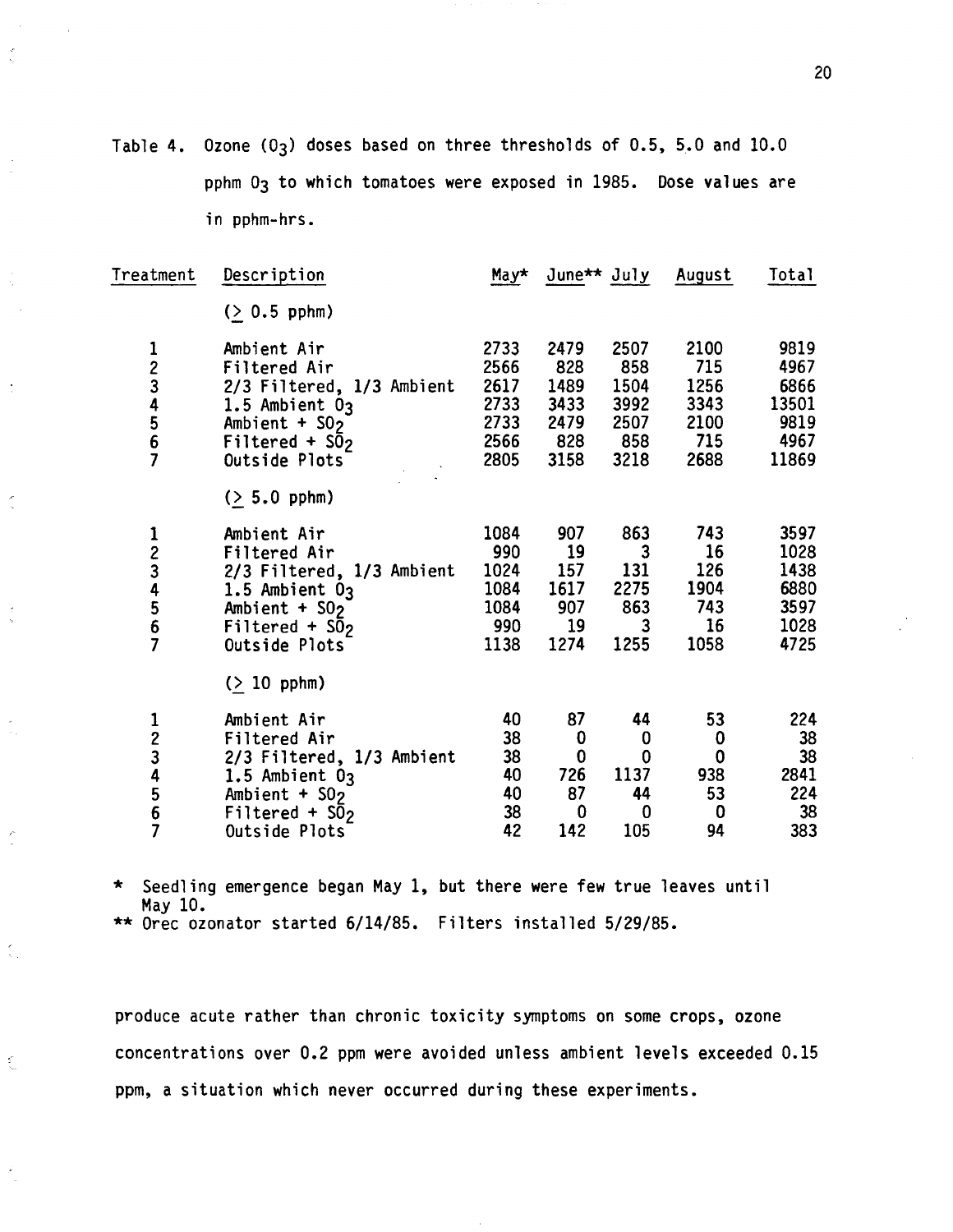Table 5. Peak ambient ozone concentrations measured during experiment with processing tomatoes, 1985. Concentrations are in pphm and represent one hour means.

| Day                     | <u>May</u> | June | July | August | <u>Day</u> | <u>May</u> | June | July | August |
|-------------------------|------------|------|------|--------|------------|------------|------|------|--------|
| $\mathbf{1}$            | 8.5        | 5.9  | 12.8 | 8.0    | 16         | 7.6        | 12.0 | 9.1  | 9.3    |
| $\mathbf{2}$            | 8.0        | 4.3  | 11.1 | 8.3    | 17         | 11.5       | 14.7 | 10.6 | 7.9    |
| 3                       | 8.8        | 7.5  | 9.9  | 10.5   | 18         | 11.1       | 14.8 | 10.3 | 8.0    |
| 4                       | 7.7        | 8.2  | 10.9 | 12.1   | 19         | 9.6        | 10.9 | 8.6  | 7.0    |
| 5                       | 10.2       | 8.9  | 10.2 | 11.2   | 20         | 7.0        | 8.8  | 8.6  | 9.1    |
| 6                       | 10.2       | 9.0  | 10.7 | 9.0    | 21         | 5.0        | 9.9  | 10.3 | 10.8   |
| $\overline{\mathbf{z}}$ | 11.3       | 9.1  | 7.7  | 10.0   | 22         | 5.5        | 10.6 | 10.1 | 9.0    |
| 8                       | 10.0       | 9.7  | 9.6  | 9.2    | 23         | 3.9        | 10.4 | 9.4  | 12.3   |
| 9                       | 9.1        | 9.9  | 11.1 | 12.1   | 24         | 7.1        | 9.3  | 11.2 | 12.6   |
| 10                      | 9.8        | 14.1 | 9.9  | 13.3   | 25         | 8.8        | 9.9  | 11.3 | 12.1   |
| 11                      | 8.5        | 10.7 | 9.2  | 8.3    | 26         | 7.5        | 9.2  | 10.6 | 10.0   |
| 12                      | 6.6        | 13.7 | 11.5 | 10.6   | 27         | 6.6        | 10.1 | 10.6 |        |
| 13                      | 5.3        | 13.7 | 10.4 | 8.4    | 28         | 6.8        | 9.3  | 9.2  |        |
| 14                      | 9.5        | 11.7 | 9.4  | 9.1    | 29         | 9.2        | 8.1  | 7.3  |        |
| 15                      | 7.8        | 11.5 | 10.7 | 10.2   | 30         | 10.4       | 10.1 | 7.9  |        |
|                         |            |      |      |        | 31         | 7.1        |      | 5.9  |        |

×

 $\frac{1}{2}$ 

 $\vec{r}$ 

Ž.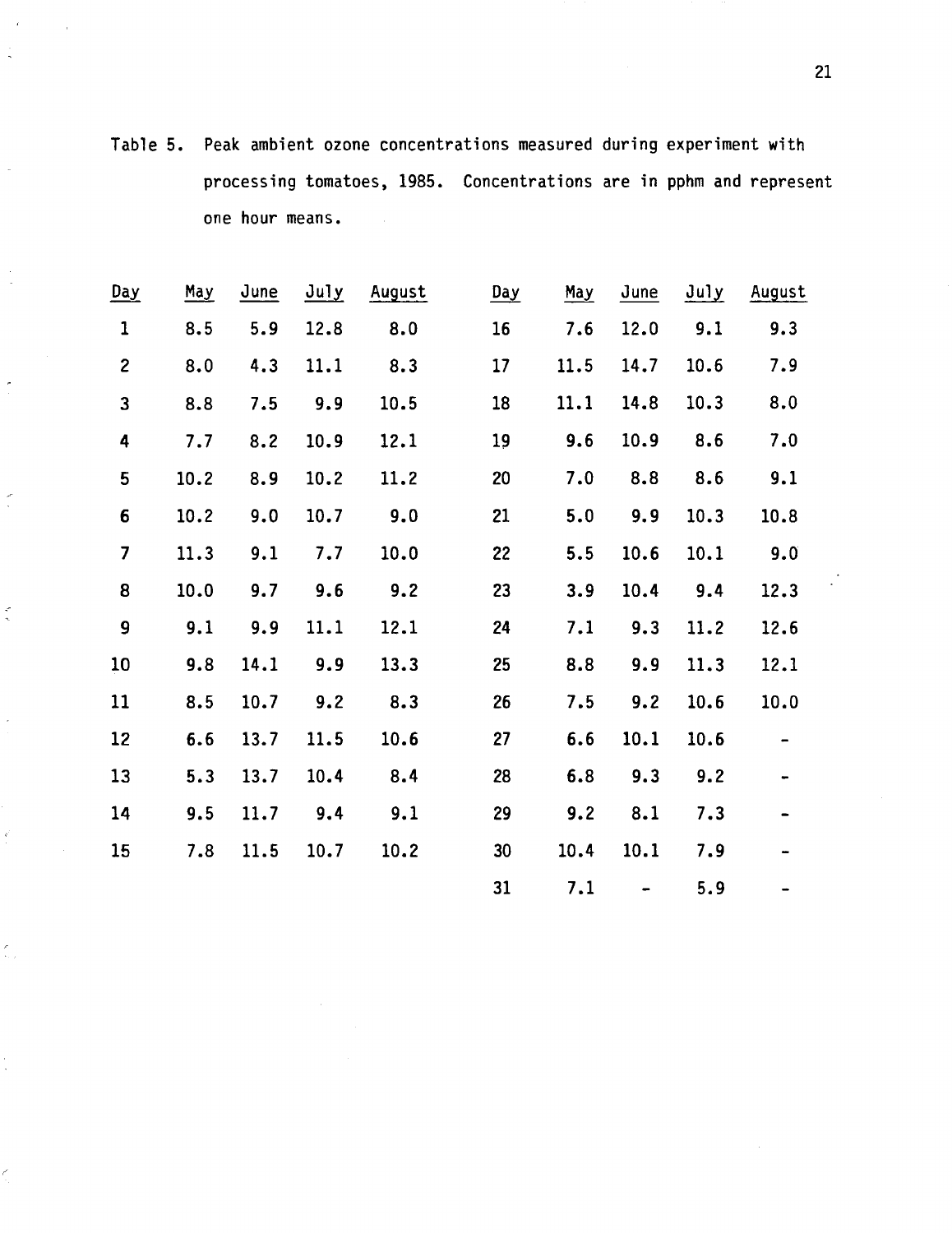### RESULTS AND DISCUSSION

Both varieties grew very well in the growth chambers, although vegetative growth was somewhat greater in the outside plots due to a lack of **walls** which restricted spreading of the enclosed plants. Mild foliar chlorosis and some necrosis appeared on foliage in plots receiving the 1.5 ambient  $0<sub>3</sub>$  and  $50<sub>2</sub>$ treatments. Some difficulty maintaining adequate moisture during very hot periods was experienced in plot 1 (receiving treatment 6) as had been the case in previous experiments **with** cotton. Evidently the subsoil below 24 inches is so coarse below this plot that moisture storage is limited. This plot was reworked to a depth of 24 inches in 1979 in an attempt to correct this situation, but replacing the 12 to 24 inch subsoil layer did not completely solve the problem.

The blowers were turned off on August 26, 1985 and harvesting begun. The vines were cut off at ground level, all of the fruit were removed, and the fruit were then sorted into three categories - red fruit, green fruit and cull fruit (mostly due to splitting or rot). Each of the varieties were harvested separately. No attempt was made to pick individual vines because they were so badly intertwined. After removing the fruit the green vines were weighed, as were the three lots of fruit (reds, greens and rots). One approximately 25 kg bin of ripe fruit was hand counted to establish average fruit weight as an indicator of fruit size. Ten pound subsamples of ripe fruit representing each variety from each plot were taken for laboratory analysis. This subsample was kept refrigerated between picking and delivery to the Tomato Quality Lab at U.C. Davis. Harvest data for variety UC-204B are summarized in Table 6. Similar data for variety E-6203 are in Table 7.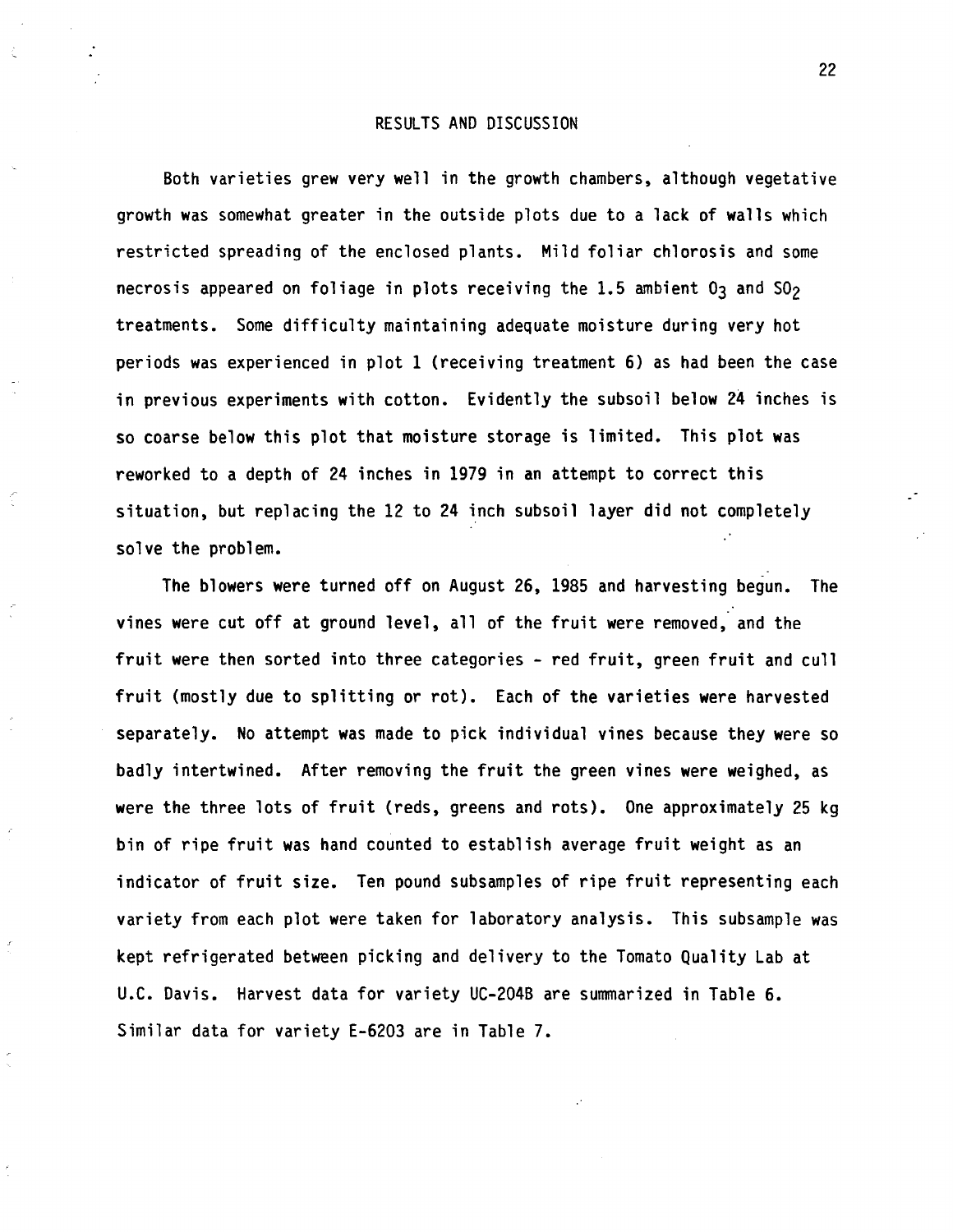Table 6. Fruit yields and fresh vine weights of UC 2048 variety tomatoes exposed to various air treatments, 1985. Values are treatment means per plot.

|                |                         | Vine weight        |        |                          | Fruit Yields (kg) |         |           |
|----------------|-------------------------|--------------------|--------|--------------------------|-------------------|---------|-----------|
|                | Treatment description   | (kg)               | Red    | Green                    | Rots              | $R + G$ | $R, G+Rt$ |
|                |                         |                    | (R)    | $\left( G\right)$<br>NS* | (Rt)              |         | NS*       |
| $\mathbf{1}$   | Ambient                 | 33.0cd**           | 36.8c  | 26.4                     | 9.1 <sub>b</sub>  | 63.2ab  | 72.3      |
| 2 <sup>2</sup> | Filtered                | 41.7a              | 59.9ab | 26.8                     | 9.0 <sub>b</sub>  | 86.8a   | 95.8      |
|                | 3 2/3 Filt. 1/3 Amb.    | 39.1ab             | 63.4a  | 20.4                     | 8.8b              | 83.9a   | 92.7      |
|                | 4 1.5 Ambient           | 35.1cd             | 34.6c  | 16.7                     | 10.9b             | 51.5b   | 62.4      |
| 5 <sub>1</sub> | Ambient+SO <sub>2</sub> | 29.3d              | 46.9b  | 14.3                     | 7.5 <sub>b</sub>  | 61.2ab  | 68.7      |
| 6 <sup>1</sup> | Filtered+S02            | 36.8bc             | 55.0ab | 15.8                     | 8.3 <sub>b</sub>  | 70.8a   | 79.1      |
| 7 <sup>7</sup> | Outside plots           | 37.3 <sub>bc</sub> | 46.7b  | 26.0                     | 17.9a             | 72.7a   | 90.7      |

\* Analysis of variance indicated differences due to treatment were not significant at 95% confidence level.

\*\* Mean values not sharing the same subscript letter are significantly different at 5% level using Duncan's Multiple Range Test.

All of the yield and fruit quality data were subjected to an analysis of variance and then, if the variance due to treatment was significant, to Duncan's multiple range test to determine ranking.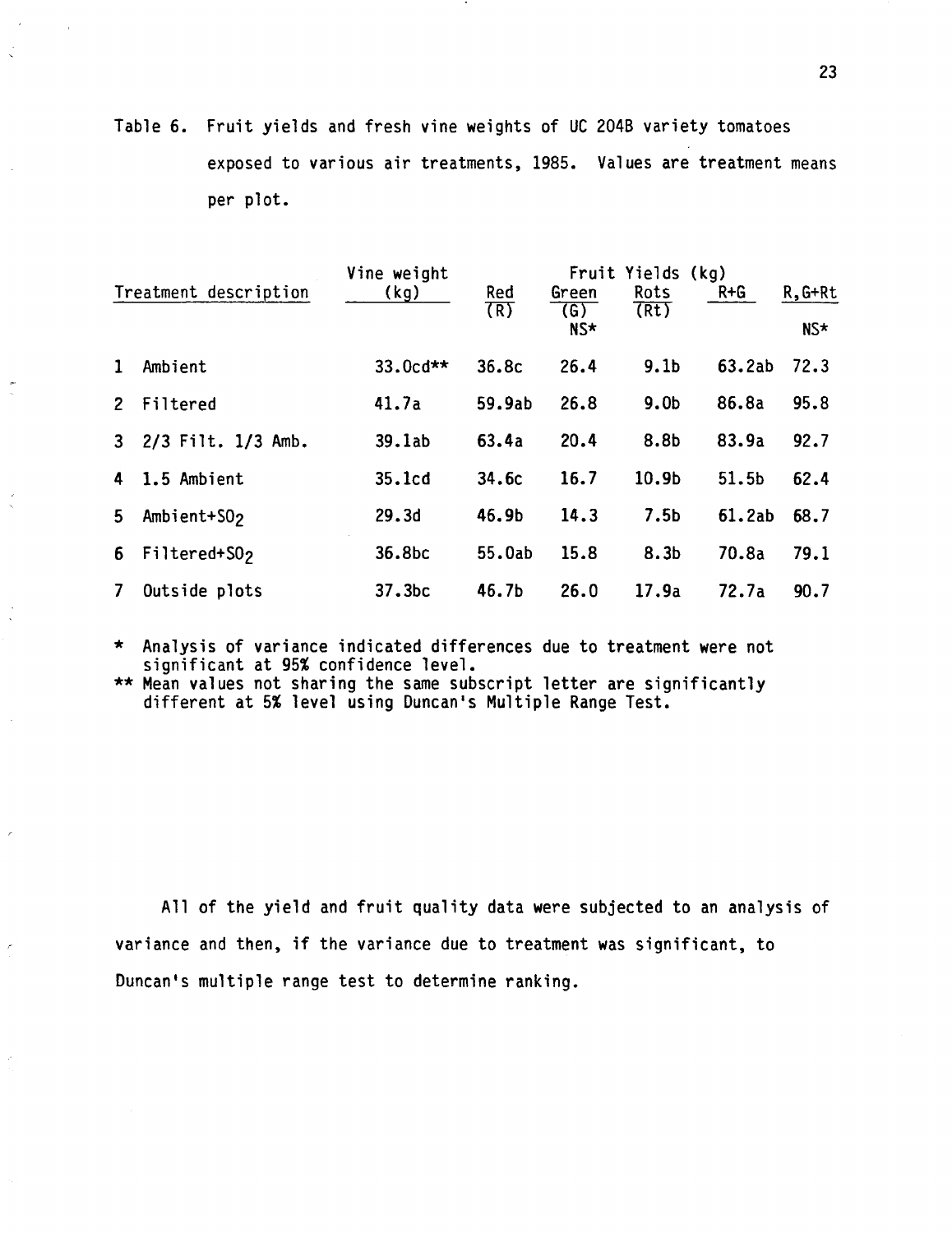|   | tomatoes exposed to various air treatments, 1985. |                     |                 |                   |                                   |         |                    |
|---|---------------------------------------------------|---------------------|-----------------|-------------------|-----------------------------------|---------|--------------------|
|   | Treatment description                             | Vine weight<br>(kg) | $rac{Red}{(R)}$ | Green<br>765      | Fruit Yields (kg)<br>Rots<br>(Rt) | $R + G$ | $R, G+Rt$<br>$NS*$ |
| 1 | Ambient                                           | $33.4ab**$          | 52.4bc          | 27.5a             | 9.6 <sub>b</sub>                  | 79.9a   | 89.5               |
|   | 2 Filtered                                        | 35.4a               | 64.3ab          | 16.2 <sub>b</sub> | 9.1 <sub>b</sub>                  | 80.5a   | 89.6               |

3 2/3 Filt. 1/3 Amb. 29.9abc 65.lab 14.8b 11.6b 79.Ba 91. 5

**4** 1.5 Ambient 25.4d 38.4c 9.2b 10.8b 47.6b 58.5

5 Ambient+S02 27.9cd 49.Sbc 10.9b 9.2b 60.4ab 69.7

6 Filtered+S02 26.4cd 40.3c 15.8b 8.2b 56.lab 64.3

7 Outside plots 30.9abc 74.7a 14.lb 16.2a 88.Ba 105.1

Table 7. Fruit yields and fresh vine weights of E-6203 variety processing tomatoes exposed to various air treatments, 1985.

Analysis of variance indicated differences due to treatment were not significant at 5% level.

\*\* Mean values not sharing the same subscript letter are significantly different at 5% level using Duncan's Multiple Range Test.

It is very evident from an analysis of the above data that ambient ozone concentrations had a much greater impact on processing tomato production than did the SO<sub>2</sub> exposures utilized in these experiments. Table 8 presents a summary of the responses to  $0<sub>3</sub>$  and  $S0<sub>2</sub>$  expressed as a percentage of the production in the chambers receiving filtered air or no SO<sub>2</sub>. This comparison lumps the two varieties together and includes data from all plots receiving the level of  $0<sub>3</sub>$  or  $50<sub>2</sub>$  indicated except that data from the high ozone plots are not averaged in the no sulfur added values.

It is difficult to directly compare the results of this study with the previous study with "Murrieta" variety processing tomatoes conducted by Temple et al. near Stockton in 1981 and 1982. The 20.5% crop loss, which they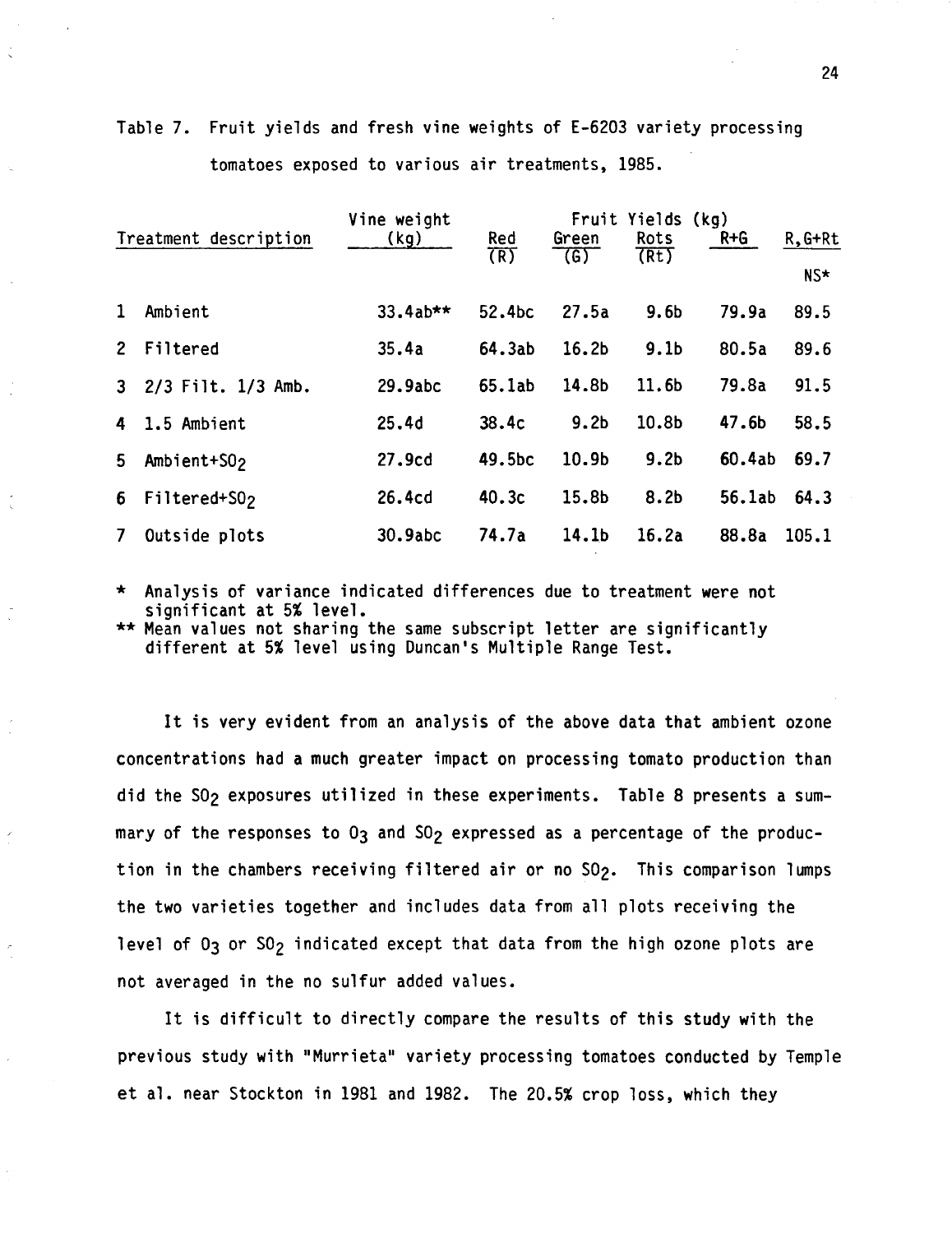Table 8. Response by two varieties of processing tomatoes to differences in 03 and S02 concentrations. Percent loss values are relative to production in filtered air in the case of  $0<sub>3</sub>$  and to no  $S0<sub>2</sub>$  added in case of S02. Values in parentheses in bottom row represent are the values with data from chamber one excluded.

|                |             |                     |                    | Tomato Production  |
|----------------|-------------|---------------------|--------------------|--------------------|
| Factor         | Level       | Vine weight         | Red fruit          | Total fruit        |
|                |             | $8 \overline{1055}$ | $\frac{8}{8}$ loss | $\frac{8}{8}$ loss |
| 0 <sub>3</sub> | .25 Ambient | 0                   | 0                  | 0                  |
|                | .50 Ambient | 10                  | $\mathbf{2}$       |                    |
|                | Ambient     | 20                  | 26                 | 19                 |
|                | 1.5 Ambient | 21                  | 43                 | 35                 |
| $S_0$          | None*       | 0                   | 0                  | 0                  |
|                | $0.1$ ppm** | 15<br>(7)           | 26<br>(2)          | 21<br>(8)          |

 $S0<sub>2</sub>$  concentrations always below detectable level of .01 ppm. \*\* Concentration maintained 6 hours per day, 4 days per week.

Ç

reported for 1982 with their highest ozone level, (1.5 times ambient) would agree with our 21% crop reduction with ambient air because Parlier ozone concentrations are generally about 50% higher than those reported for Modesto. Our finding that 0.1 ppm SO<sub>2</sub> reduced vine weights 7 to 15% and fruit production 8 to 21% contrasts with their failure to measure an effect on tomatoes at S02 concentrations as high as 0.12 ppm, but did measure effects at .23 ppm. These differences in response by tomatoes may be due to differences in variety, or in other environmental conditions such as sulfur content of the soil, humidity, or air temperatures.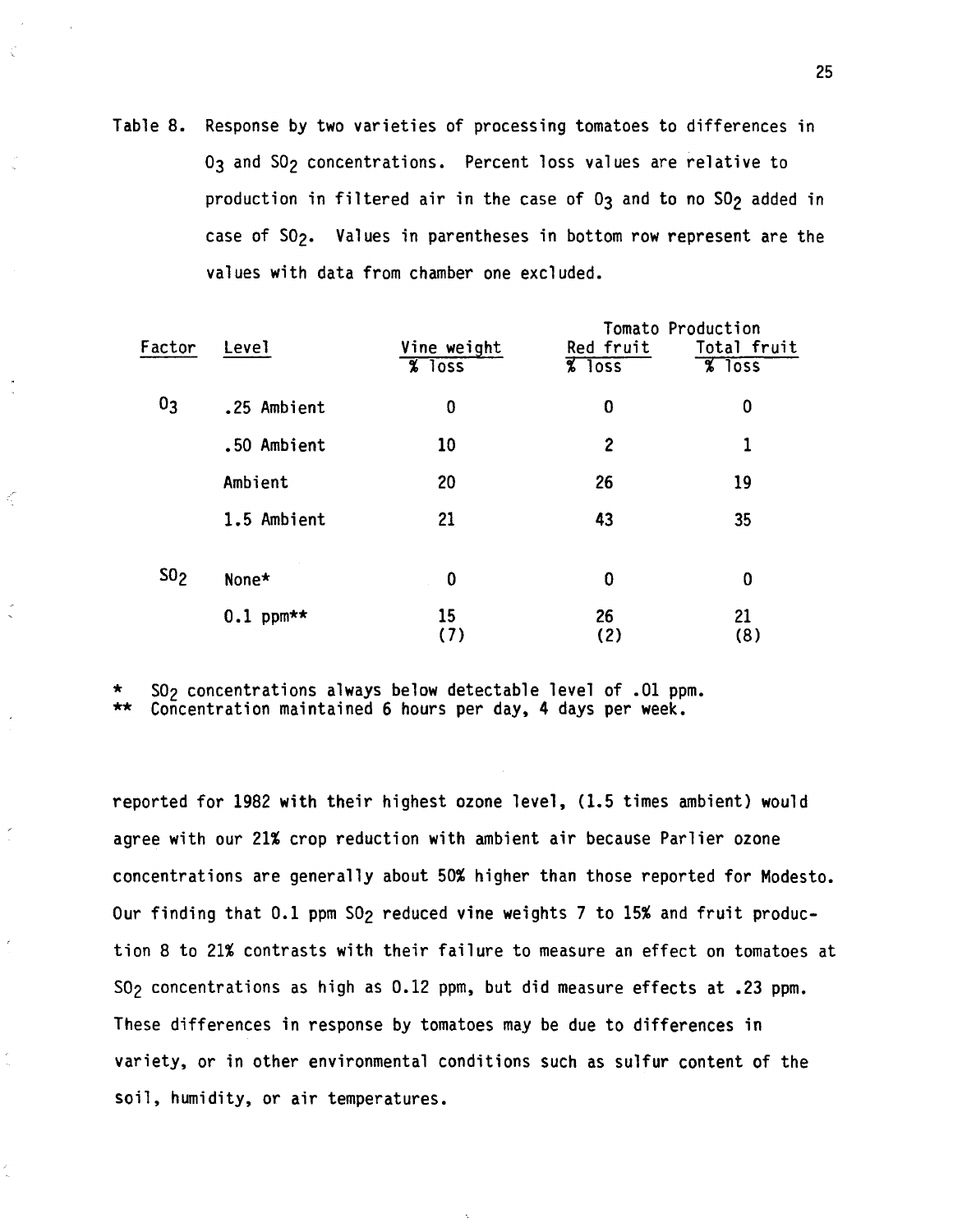It is interesting to note that although fruit production was approximately 17% less with the high ozone treatment than with ambient ozone, vine weights were approximately the same. This would suggest that high ozone levels may be limiting flower production and/or pollination. It may also be causing abortion of pollinated flowers, which seems to be the case often times with cotton. A comprehensive study of ozone levels as they influence blossom production and set would answer this question.

### Fruit Quality

Results of fruit quality determinations made on samples taken to the Tomato Quality Laboratory, University of California, Davis are summarized in Table 9 and 10 for varieties UC 204B and E6203, respectively.

Table 9. Results of quality determinations made on UC 2048 fruit samples from various air pollution treatments, 1985.

| Treatment<br>Description |                            | Fruit<br>size <sup>1/</sup><br>$\overline{\text{NS}}$ | Brix<br>$\overline{\text{NS}}$ | pH<br>$\overline{\text{NS}}$ | Citric<br>acid<br><b>NS</b> | Agtron<br>color index* Viscosity<br>N <sub>S</sub> | N <sub>S</sub> | WIS/TS <sup>2</sup><br><b>NS</b> |
|--------------------------|----------------------------|-------------------------------------------------------|--------------------------------|------------------------------|-----------------------------|----------------------------------------------------|----------------|----------------------------------|
|                          | 1 Ambient                  | 29.0                                                  | 4.45                           | 4.20                         | 5.05                        | 25.8                                               | 5.24           | .157                             |
|                          | 2 Filtered                 | 29.0                                                  | 4.40                           | 4.37                         | 4.65                        | 30.9                                               | 5.15           | .152                             |
|                          | $32/3$ Filt.<br>$1/3$ Amb. | 25.0                                                  | 4.55                           | 4.24                         | 5.10                        | 25.6                                               | 5.23           | .137                             |
|                          | 4 1.5 Amb. $03$ 27.5       |                                                       | 4.00                           | 4.29                         | 5.10                        | 25.9                                               | 4.62           | .140                             |
|                          | 5 Amb. $+502$              | 24.5                                                  | 4.40                           | 4.24                         | 5.45                        | 27.4                                               | 5.27           | .152                             |
|                          | 6 $Filt.+502$              | 24.0                                                  | 5.10                           | 4.21                         | 5.50                        | 26.3                                               | 5.89           | .143                             |
|                          | 7 Outside                  | 26.0                                                  | 4.45                           | 4.20                         | 4.75                        | 23.8                                               | 5.30           | .167                             |

Color index equals  $\frac{Green\ color\ intensity}{Red\ color\ intensity}$  x 48

 $\frac{1}{2}$  Number of fruit per 2 kg sample.<br> $\frac{1}{2}$  Ratio of water insoluble solids to total solids.

NS - Analysis of variance indicated differences due to treatment were not significant at 5% level.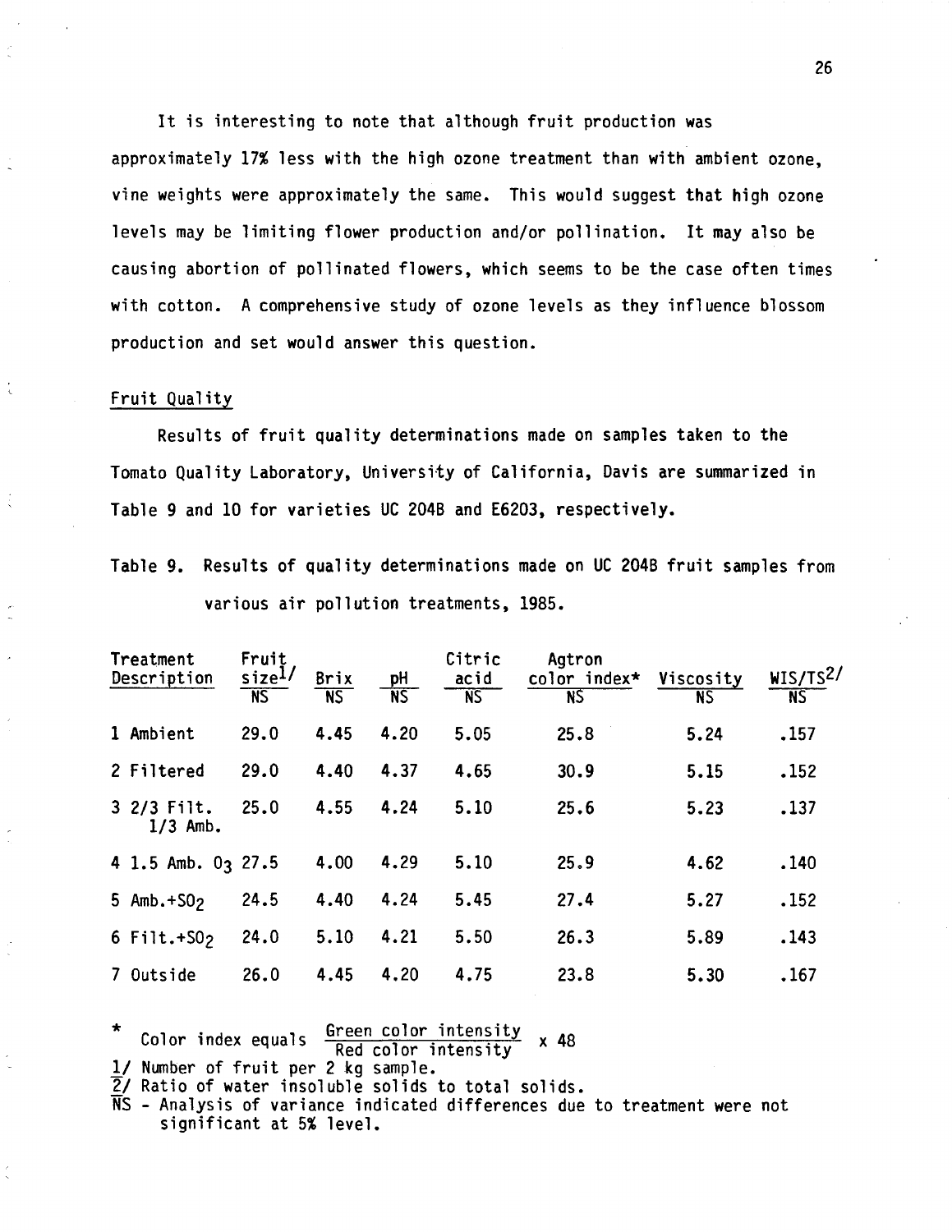| Treatment<br>Description |                                                                                                                                                                | Fruit<br>size <sup>1/</sup><br>N <sub>S</sub> | Brix<br>$\overline{\text{NS}}$ | pH<br>NS | Citric<br>$\overline{accid}$ | Agtron<br>color index* Viscosity<br>N <sub>S</sub> | ÑS   | WIS/TS <sup>2</sup> /<br>NS. |  |  |
|--------------------------|----------------------------------------------------------------------------------------------------------------------------------------------------------------|-----------------------------------------------|--------------------------------|----------|------------------------------|----------------------------------------------------|------|------------------------------|--|--|
|                          | 1 Ambient                                                                                                                                                      | 25.5                                          | 4.70                           | 4.37     | $4.62a**$                    | 24.3                                               | 5.55 | .161                         |  |  |
|                          | 2 Filtered                                                                                                                                                     | 29.5                                          | 4.95                           | 4.46     | 4.15c                        | 19.8                                               | 6.04 | .132                         |  |  |
|                          | $32/3$ Filt.<br>$1/3$ Amb.                                                                                                                                     | 27.5                                          | 4.80                           | 4.44     | 4.27 <sub>bc</sub>           | 21.3                                               | 5.51 | .135                         |  |  |
|                          | 4 1.5 Amb. 03 28.0                                                                                                                                             |                                               | 4.30                           | 4.48     | 4.57ab                       | 18.7                                               | 4.91 | .130                         |  |  |
|                          | 5 Amb. $+502$                                                                                                                                                  | 28.5                                          | 5.15                           | 4.44     | 4.35abc                      | 18.7                                               | 6.01 | .152                         |  |  |
|                          | 6 $Filt.+502$                                                                                                                                                  | 31.0                                          | 5.30                           | 4.46     | 4.62a                        | 19.8                                               | 6.04 | .132                         |  |  |
|                          | 7 Outside                                                                                                                                                      | 28.0                                          | 4.85                           | 4.44     | 4.22c                        | 20.6                                               | 5.64 | .148                         |  |  |
| $\star$                  | Green color intensity<br>Color index equals<br>x 48<br>Red color intensity<br>Nonne met ekspine the same subscript letter and significantly different<br>$+ +$ |                                               |                                |          |                              |                                                    |      |                              |  |  |

Table 10. Results of quality determinations made on E6203 variety fruit

samples from various air pollution treatments, 1985.

Means not sharing the same subscript letter are significantly different at 5% level using Duncan's Multiple Range Test.

1/ Number of fruit per 2 kg sample.

E

2/ Ratio of water insoluble solids to total solids.

NS - Analysis of variance indicated differences due to treatment were not significant at 95% confidence level.

Although there seem to be indications of responses in fruit quality to air pollution, only a few of the mean differences in Tables 9 and 10 were found statistically significant in an Analysis of Variance of the data from individual varieties. Only two replications per treatment places extreme stress on the requirements for statistical significance. When the data from both varieties were pooled, as has been done in Table 11, the number of replications are doubled (or tripled in some cases) and the differences between means required for statistical significance are reduced substantially.

A comparison of tomato fruit quality in our experimental plots **with**  similar data from the field can be made by referring to data published by the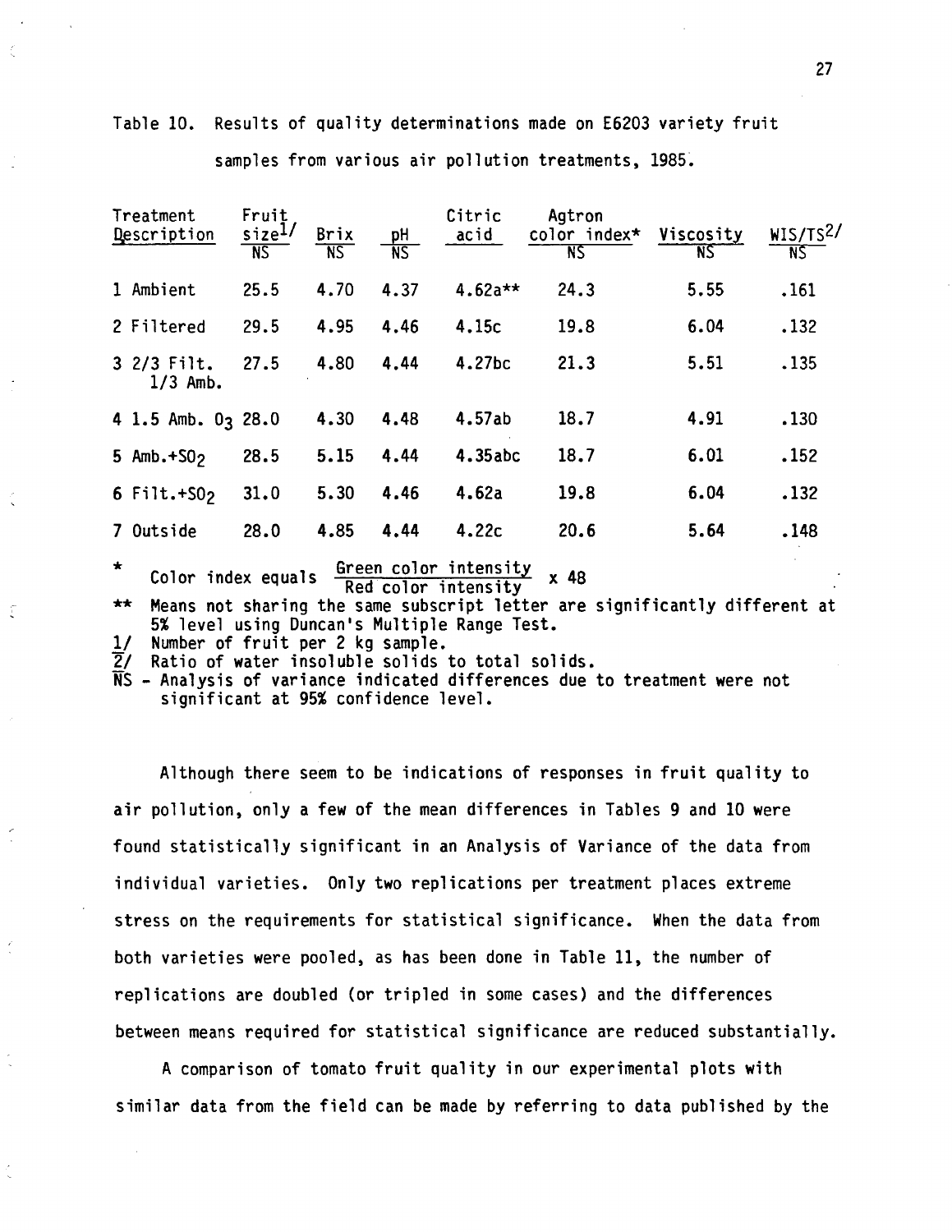U.C. Davis Dept. of Food Science and Technology for the 1985 Tomato Variety Trials (Appendix A). All of the values found in our samples lie within the range of values reported by the U.C. Davis group and therefore would be acceptable. The lack of acid, red color and low viscosity associated with high ozone (1.5X A) would all be considered less desirable, even though within the acceptable range.

It would appear from an analysis of the data in Table 11 that high ozone and 0.1 ppm S02 can influence soluble solids (Brix), ozone reducing the solids; S02 increasing them. High ozone also reduced viscosity, an important indicator of processing behavior. Neither ozone level, within the ranges used in this experiment, or SO<sub>2</sub> had any significant impact on product consistency as indicated by the ratio of water insoluble solids to total solids. Both

Table 11. The effects of ozone and sulfur dioxide on quality criteria of processing tomatoes - combination of data for two varieties E6203 and UC 204B) and all plots receiving a given  $0<sub>3</sub>$  or  $50<sub>2</sub>$  level.

| Factor          | Level       | Fruit size (Brix)<br><b>NS</b> |       | pH     | Citric<br>acid<br>$\overline{\text{NS}}$ | Agtron<br>color | Viscosity | WIS/TS |
|-----------------|-------------|--------------------------------|-------|--------|------------------------------------------|-----------------|-----------|--------|
| Ozone           | .25 Ambient | 29.2                           | 4.68b | 4.37b  | 4.73                                     | 26.70a          | 5.35a     | .136   |
|                 | .50 Ambient | 26.2                           | 4.67b | 4.34b  | 4.68                                     | 23.45ab         | 5.37a     | .136   |
|                 | Ambient     | 26.9                           | 4.67b | 4.31b  | 4.87                                     | 24.05ab         | 5.52a     | .161   |
|                 | 1.5 Ambient | 27.7                           | 4.15c | 4.88a  | 4.78                                     | 22.30b          | 4.77b     | .135   |
| S0 <sub>2</sub> | None*       | .27.8                          | 4.64b | 4.41ab | 4.65                                     | 23.67ab         | 5.40a     | .142   |
|                 | $0.1$ ppm** | 29.9                           | 4.99a | 4.34b  | 4.98                                     | 23.05ab         | 5.81a     | .150   |

\* S0<sub>2</sub> concentrations always below detectable level of 0.01 ppm.<br>\*\* S0<sub>2</sub> concentration of 0.1 ppm maintained 6 hours per day, 4 days per week. NS - Analysis of variance indicated treatment differences were not significant at 5% level. Means not sharing the same subscript letter were significantly different at 5% level using Duncan's Multiple Range Test.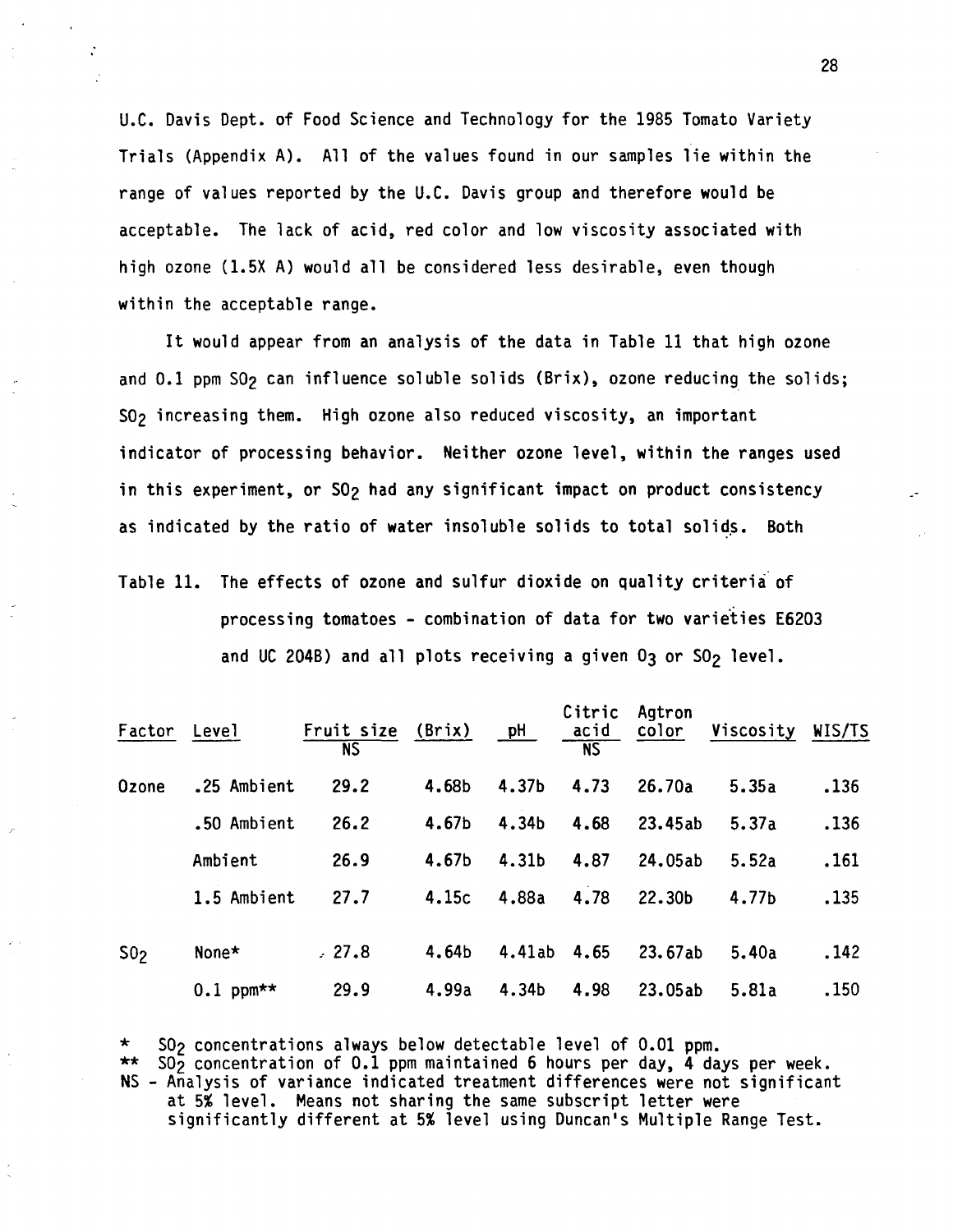soluble solids (Brix) and WIS/TS ratios have been found to correlate with the tendency of homogenized catsups and tomato pastes to separate upon standing (Marsh, Wolcott and Merson, 1986). A processing tomato product **with** higher viscosity is preferred for catsup and paste production because **less** energy is required to achieve the desired consistency.

An analysis of the combined data presented in Table 11 indicates significant impacts of both ozone and  $S0<sub>2</sub>$  on several parameters effecting tomato fruit quality. Brix (soluble solids) was reduced by ozone at the 1.5 ambient level and increased by exposure to 0.1 ppm S02. Viscosity was also reduced by the high ozone level. The results of the WIS/TS consistency tests are difficult to assess because there is no clear correlation with  $0<sub>3</sub>$  or  $S0<sub>2</sub>$ concentrations. The TS (total solids) represents the complete solids content determined by drying the tomato serum to dryness in a microwave oven-balance device. The SS (soluble solids) is similarly determined by drying a previously centrifuged sample. The WIS (water insoluble solids) is equal to the difference between TS and SS, and the WIS/TS ratio is found using the formula:

WIS/TS = 
$$
\frac{100 \times (TS-SS)}{(100-SS)}
$$

Ambient levels of ozone and the addition of 0.1 ppm SO<sub>2</sub> six hours per day four days per week seemed to increase the WIS/TS ratio. Fruit from the high ozone treatment  $(1.5 \times$  Ambient  $0<sub>3</sub>)$ , however, were not significantly different in this respect from the fruit from filtered and 2/3 filtered treatment plots. A combination of the viscosity and WIS/TS ratio has been found to be an accurate indicator of the tendency for tomato serum to separate upon standing. The higher the viscosity and/or the WIS/TS ratio the less tendency there is for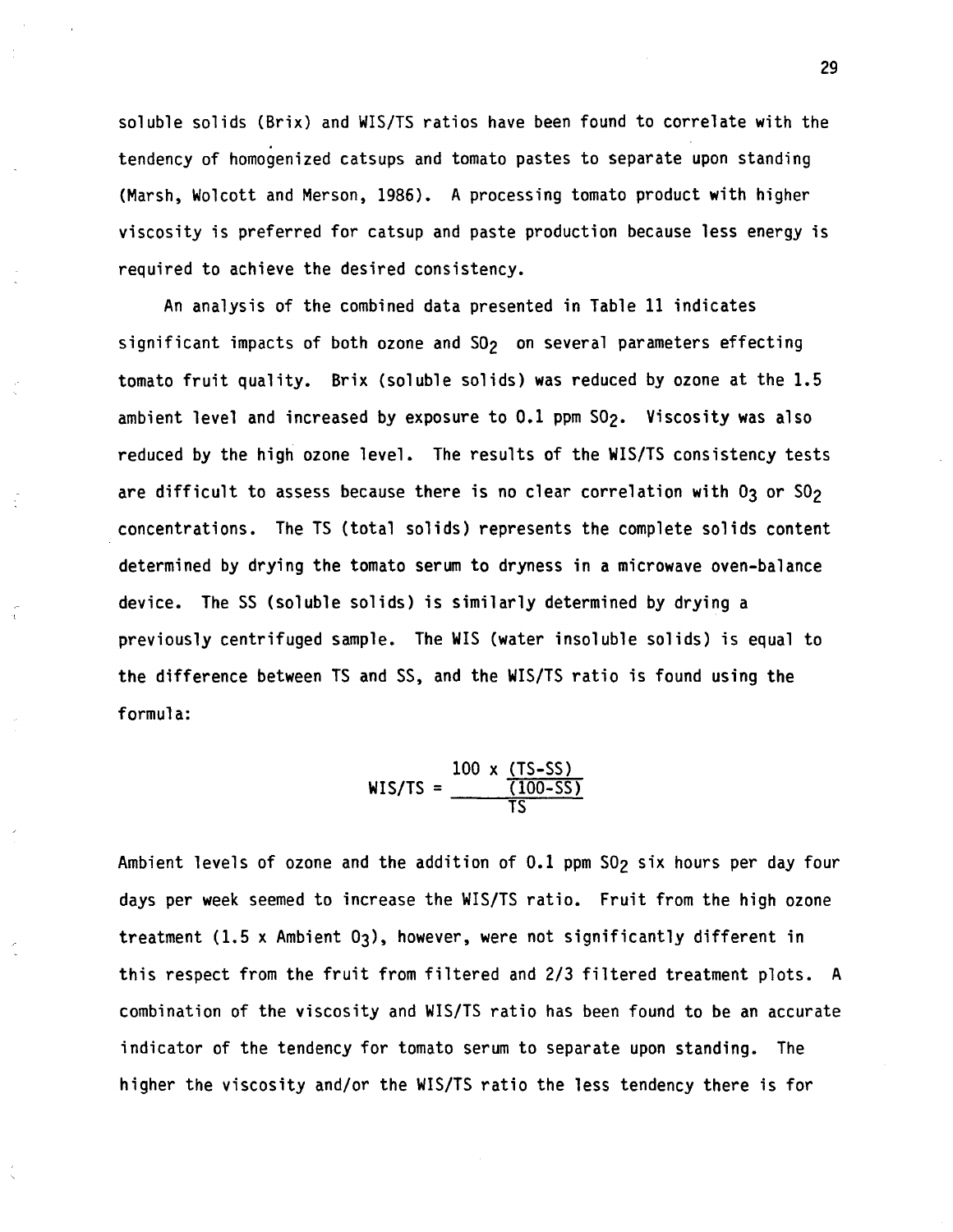the serum to separate and the less the serum must be concentrated by cooking or evaporation to obtain a stable product such as catsup or tomato paste.

It was previously mentioned that heavy applications of nitrogen fertilizers can increase both yields and soluble solids in processing tomatoes. Presumably, then, heavier than usual applications of nitrogen could be used to offset the observed reductions in soluble solids (Brix) associated with high ozone levels.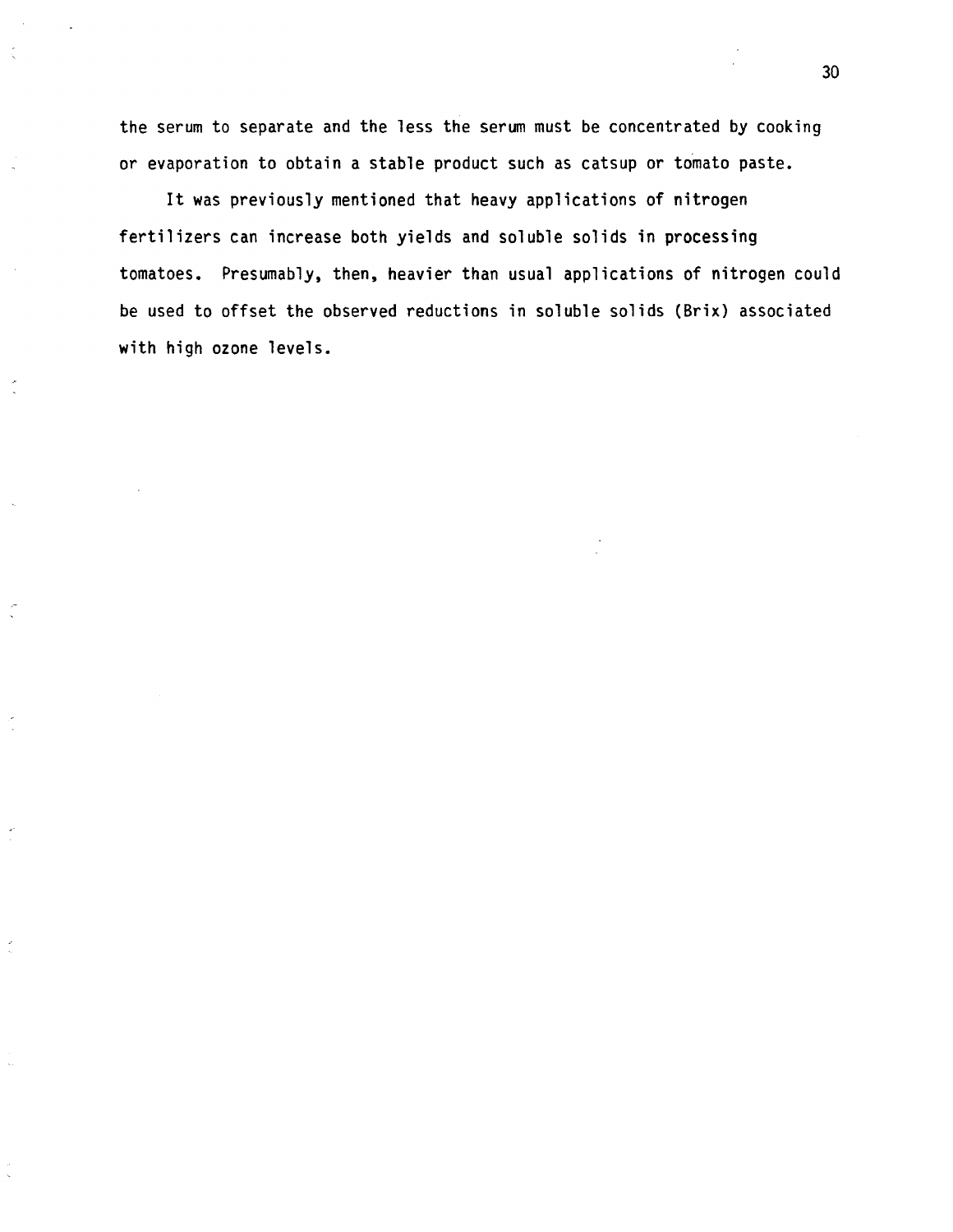#### REFERENCES

- 1. Reinert, R. A., D. T. Tingey and H.B. Carter. 1969. Varietal sensitivity of tomato and radish to ozone. HortScience 4:189.
- 2. Reinert, R. A., D. T. Tingey and H.B. Carter. 1972. Sensitivity of tomato cultivars to ozone. J. Amer. Soc. Hort. Sci. 97:149 & 151.
- 3. Temple, Patrick J., Kris A. Surano, Randall G. Mutters, Gail E. Bingham and Joseph H. Shinn. 1985. Air Pollution Causes Moderate Damage to Tomatoes. California Agriculture, Vol. 39, Nos. 3 & 4, p. 21-22.
- **4.** Oshima, R. J., P. J. Braegelmann, D. W. Baldwin, V. Van Way and 0. C. Taylor. 1977. Responses of five cultivars of fresh market tomato to ozone: A contrast of cultivar screening with foliar injury and yield. J. Amer. Soc. Hort. Sci., 102(3):286-289.
- 5. **1977.** Reduction of tomato fruit size and yield by ozone. J. Amer. Soc. Hort. Sci., 102(3):289-293.
- 6. Pippen, E. L., A. L. Patter, **V. G.** Randall, K. C. Ng, F. W. Reuter, A. I. Morgan, Jr., and R. J. Oshima. 1975. Effect of ozone fumigation on crop composition. J. Food Sci. 40:672-676.
- 7. Tyler, K. B. and D. M. May. 1986. Research points way to high tomato solids. California-Arizona Farm Press.
- 8. Marsh, G. L., T. K. Wolcott, and R. L. Merson. 1986. (Results of) 1985 Processing Tomato Variety Trials. University of California, Davis, Department of Food Science and Technology. 25 pp.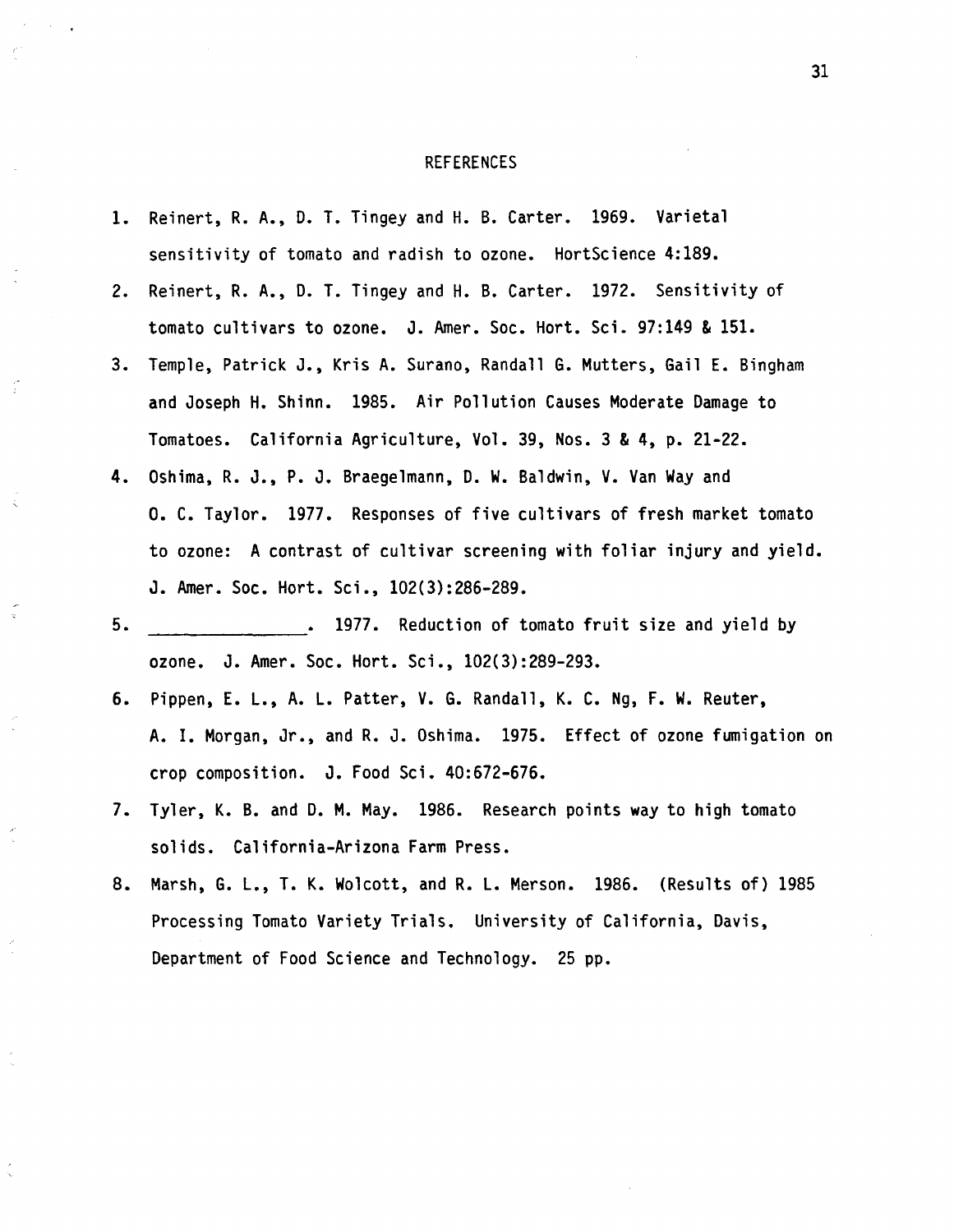32 Appendix A

## 1985 Tomato Variety Trials

Lab Results for Unheated Juice

| Variety        | Total<br>Solids<br>$(\%)$ | Soluble<br>Solids<br>Serum | Agtron E5M<br>Color Index | pH   | Total Acid<br>$%$ citric) | WIS/TS | Serum<br>Viscosity |
|----------------|---------------------------|----------------------------|---------------------------|------|---------------------------|--------|--------------------|
| FM 789         | 4.90                      | 4.40                       | 34.5                      | 4.21 | 0.36                      | 0.149  | 4.50               |
| SR 443         | 5.18                      | 4.70                       | 33.0                      | 4.26 | 0.34                      | 0.159  | 4.34               |
| PGI 1101       | 6.07                      | 5.60                       | 31.0                      | 4.30 | 0.42                      | 0.151  | 4.70               |
| Nema 1200      | 5.69                      | 5.20                       | 31.5                      | 4.25 | 0.38                      | 0.133  | 3.16               |
| Peto 343       | 6.28                      | 5.55                       | 30.5                      | 4.15 | 0.36                      | 0.128  | 4.13               |
| Nema 1400      | 5.92                      | 5.40                       | 31.0                      | 4.30 | 0.39                      | 0.144  | 4.29               |
| E6203          | 6.13                      | 5.45                       | 29.0                      | 4.33 | 0.40                      | 0.161  | 5.67               |
| FM 785         | 6.44                      | 5.90                       | 32.0                      | 4.28 | 0.43                      | 0.155  | 4.21               |
| GS 1131        | 5.77                      | 5.00                       | 31.0                      | 4.20 | 0.43                      | 0.162  | 5.52               |
| Murrieta       | 6.43                      | 5.70                       | 30.0                      | 4.27 | 0.39                      | 0.152  | 5.46               |
| HM 3075*       | 6.01                      | 5.40                       | 31.0                      | 4.12 | 0.43                      | 0.149  | 7.90               |
| <b>UC 204C</b> | 5.75                      | 5.15                       | 29.0                      | 4.24 | 0.39                      | 0.165  | 6.86               |

\* formerly Diego

 $\frac{1}{2}$ 

 $\frac{1}{2}$ 

From Marsh G. L., T. K. Wolcott, and R. L. Merson. 1986. (Results of) 1985 Processing Tomatoes Variety Trials. University of California, Davis, Department of Food Science and Technology. 25 pp.